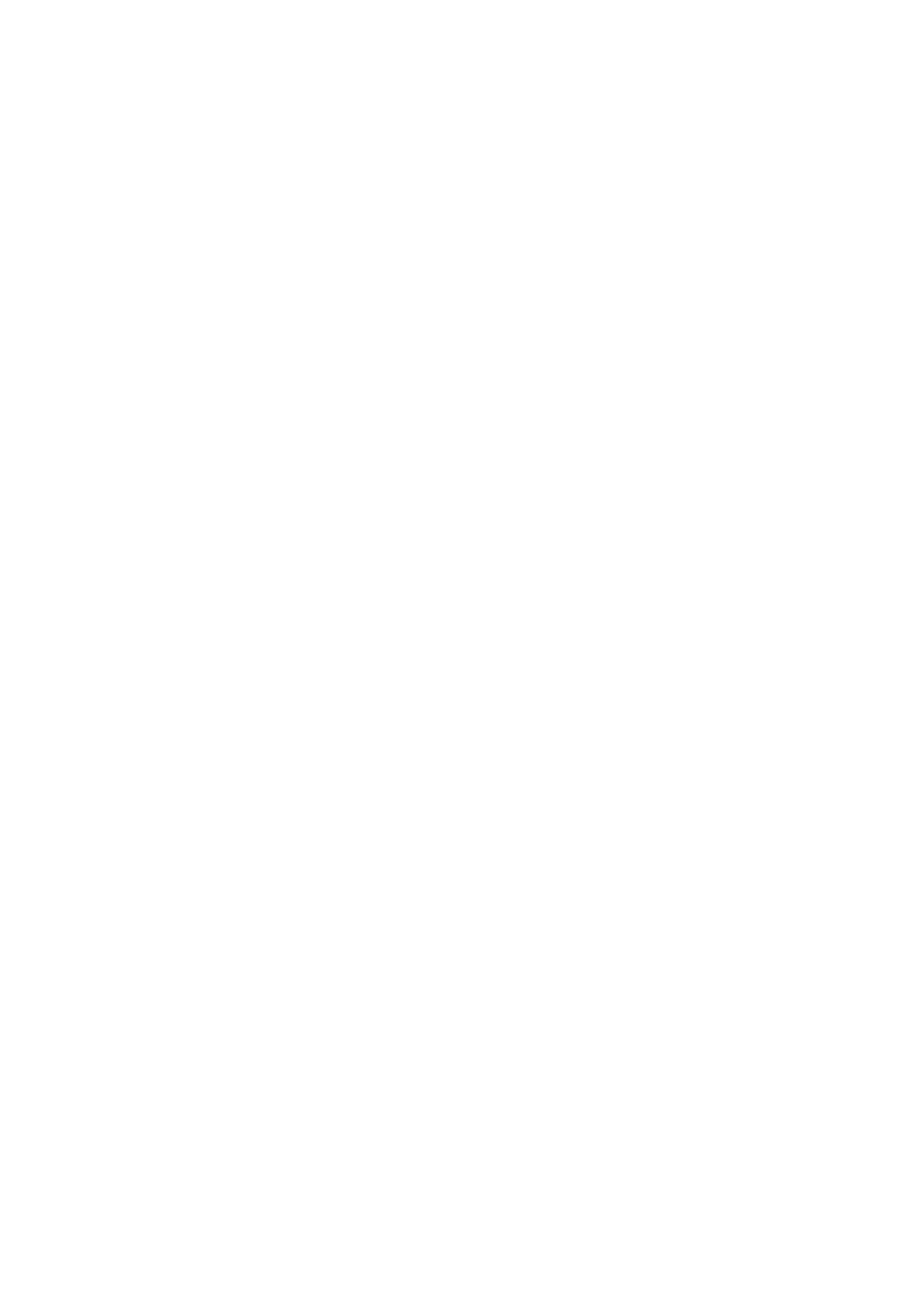# **Table of Contents**

| 1            |                                                          |  |
|--------------|----------------------------------------------------------|--|
| $\mathbf{2}$ |                                                          |  |
| 3            |                                                          |  |
| 4            |                                                          |  |
| 5            | <b>Hydraulics</b>                                        |  |
| 6            |                                                          |  |
| 7            |                                                          |  |
| 8            |                                                          |  |
| 9            | Environmental Systems, Equipment and Furnishings 27      |  |
|              | 10 Rotorcraft Servicing, Testing and Ground Handling  28 |  |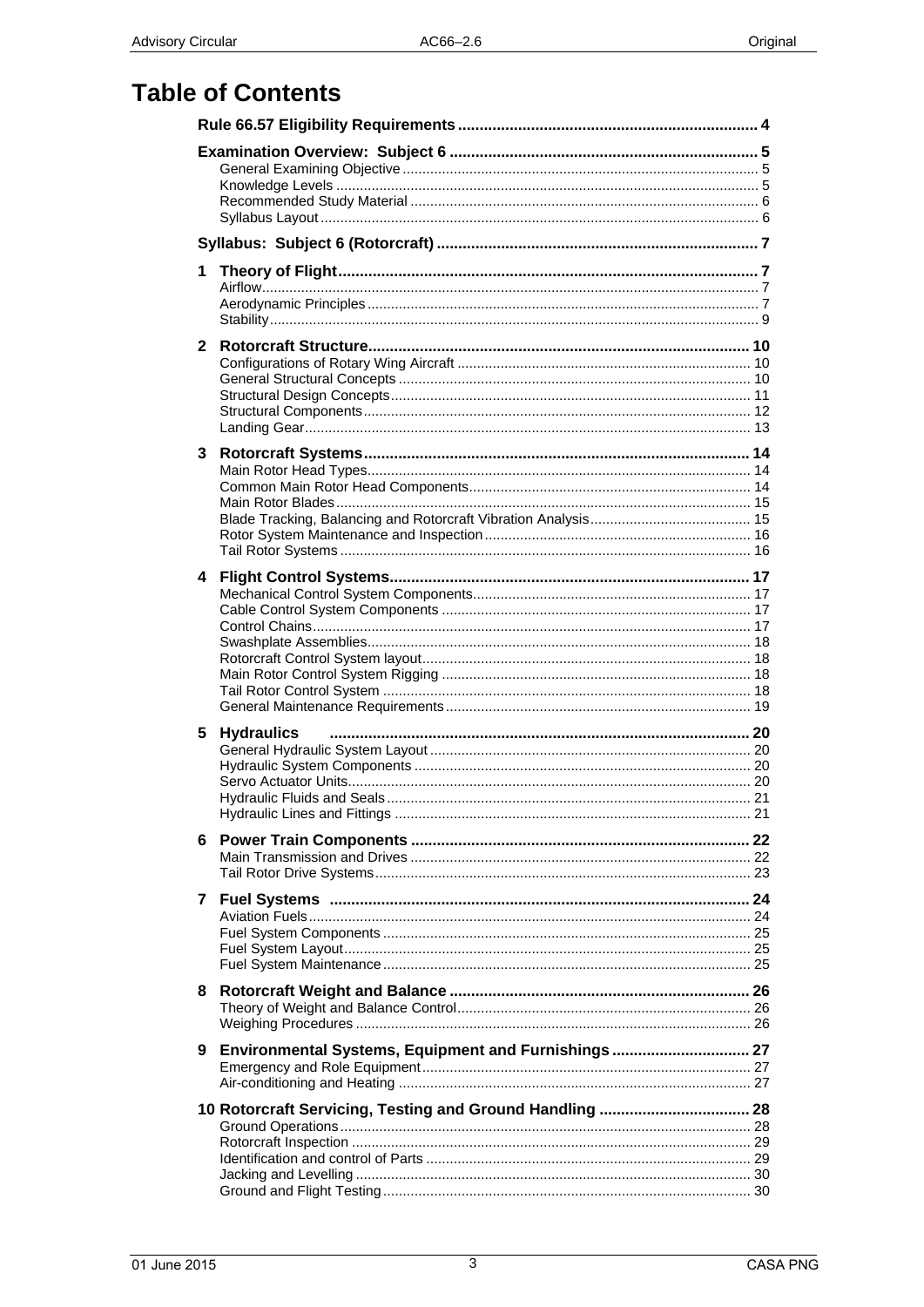# <span id="page-3-0"></span>**Rule 66.57 Eligibility Requirements**

Rule 66.57(a)(2) requires an applicant for an AMEL to have passed written examinations, that are acceptable to the Director, relevant to the duties and responsibilities of an aircraft maintenance engineer in the category of licence sought.

The written examinations acceptable to the Director for Subject 6 (Rotorcraft) should comply with the syllabus contained in this Advisory Circular. Each examination will cover all topics and may sample any of the sub-topics.

The new syllabus has been developed after extensive industry consultation and the objectives reflect the knowledge required of current technology and international best work practice.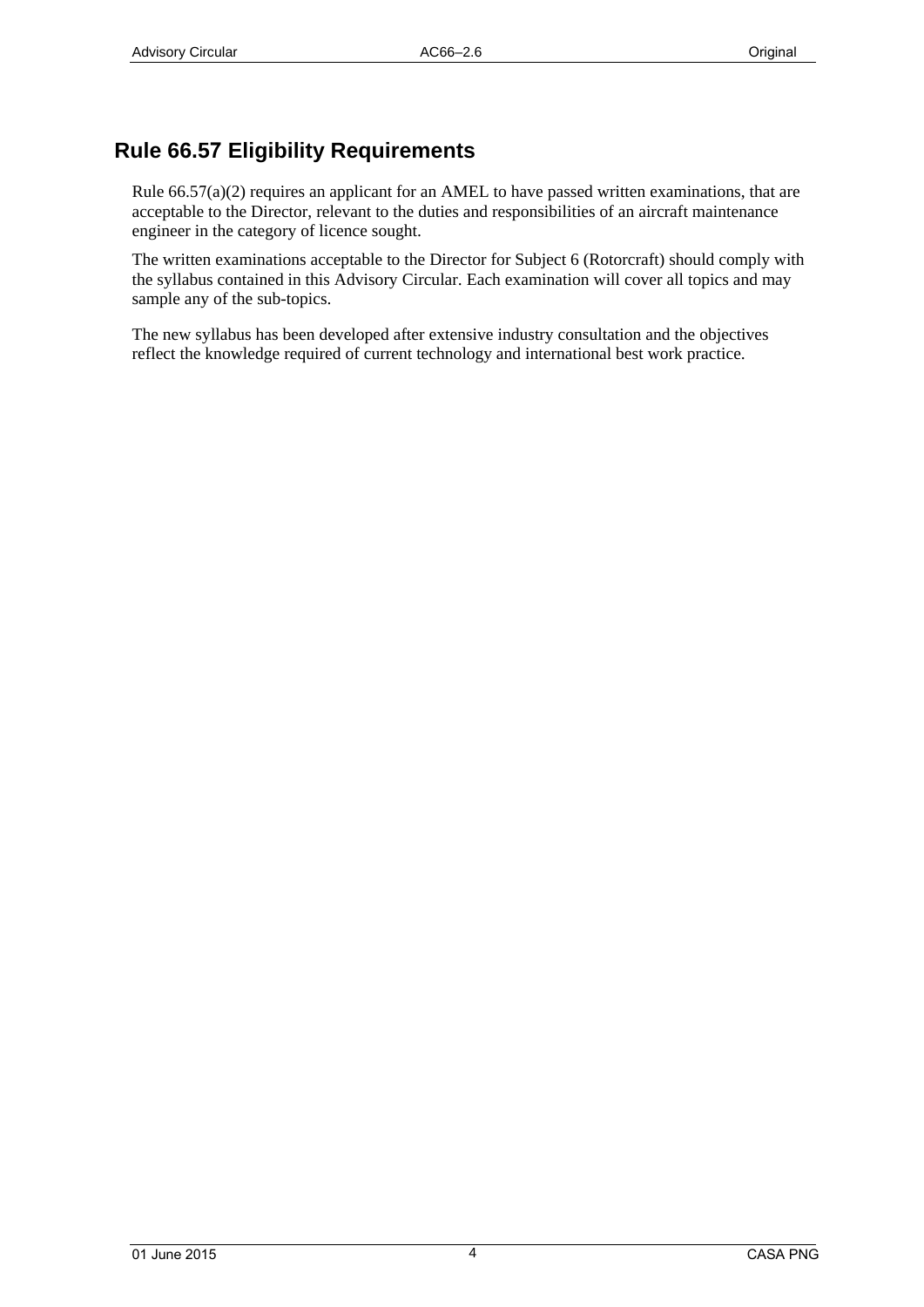# <span id="page-4-0"></span>**Examination Overview: Subject 6**

Subject 6 (Rotorcraft) is a three-hour, closed book, written examination containing 100 questions. The pass mark is 75 percent.

Application to sit an examination may be made directly to Aviation Services Limited (ASL). Refer to [http://caanz.aspeqexa](http://www.aviation.co.nz/)ms.com/ for examination information.

An AME sample question booklet with 15 representative questions pertaining to this subject is available for purchase from ASL.

## **General Examining Objective**

The objective of the examination is to determine that the applicant for an AMEL has adequate knowledge of Subject Name to permit the proper performance, supervision and certification of aircraft maintenance at a level commensurate with the privileges of the various AMEL categories.

## **Knowledge Levels**

#### **LEVEL 1: A familiarisation with the principal elements of the subject***.*

#### **Objectives: The applicant should:**

- 1. be familiar with the basic elements of the subject.
- 2. be able to give simple descriptions of the whole subject, using common words and examples.
- 3. be able to use typical terms.

## **LEVEL 2: A general knowledge of the theoretical and practical aspects of the subject.**  *An ability to apply the knowledge.*

## **Objectives: The applicant should:**

- 1. be able to understand the theoretical fundamentals of the subject.
- 2. be able to give a general description of the subject using, as appropriate, typical examples.
- 3. be able to use mathematical formulae in conjunction with physical laws describing the subject.
- 4. be able to read and understand sketches, drawings and schematics describing the subject.
- 5. be able to apply his/her knowledge in a practical manner using detailed procedures.

#### **LEVEL 3: A detailed knowledge of the theoretical and practical aspects of the subject.**  *A capacity to combine and apply the separate elements of knowledge in a logical and comprehensive manner.*

#### **Objectives: The applicant should:**

- 1. know the theory of the subject and the interrelationships with other subjects.
- 2. be able to give a detailed description of the subject using theoretical fundamentals and specific examples.
- 3. understand and be able to use mathematical formulae related to the subject.
- 4. be able to read, understand and prepare sketches, simple drawings and schematics describing the subject.
- 5. be able to apply his/her knowledge in a practical manner using manufacturer's instructions.
- 6. be able to interpret results and measurements from various sources and apply corrective action where appropriate.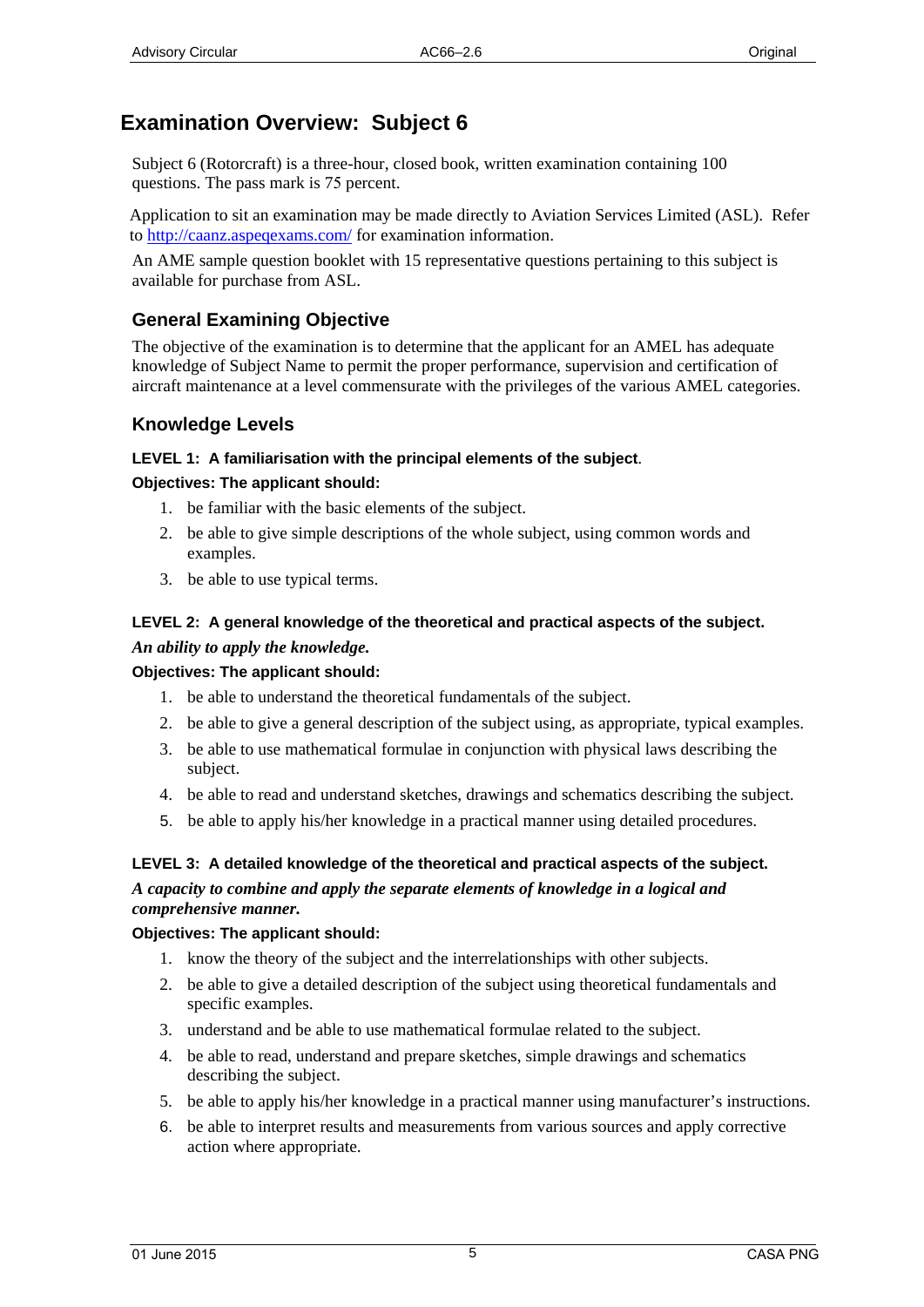## <span id="page-5-0"></span>**Recommended Study Material**

The publication list below provides guidance material for suitable study references for the overall syllabus content. However, applicants may have to conduct further research using other references or sources (including the internet) or attend a formal course in order to gain a comprehensive understanding of all sub-topics in the syllabus.

Where applicable, publication references have been placed below each main topic or sub topic heading in this syllabus.

## **Publication List**

| <b>Study</b><br><b>Ref</b> | <b>Book Title</b>                                                                       | <b>Author</b> | <b>ISBN</b>                    |
|----------------------------|-----------------------------------------------------------------------------------------|---------------|--------------------------------|
|                            | Helicopter Maintenance                                                                  | Jeppesen      | 0-89100-281-2                  |
| $\mathfrak{p}$             | Principles of Helicopter Flight                                                         | WJ Wagtendonk | 1-56027-217-1                  |
| 3                          | A&P Technician Airframe Textbook                                                        | Jeppesen      | 0-88487-331-5                  |
| 4                          | Aviation Maintenance Technicians Series,<br>Airframe - Volumes 1 Structures & 2 Systems | Dale Crane    | 1-56027-339-9<br>1-56027-340-2 |
| 5                          | A & P Technician General Textbook                                                       | Jeppesen      | 0-88487-203-3                  |
| 6                          | <b>Dictionary of Aeronautical Terms</b>                                                 | Dale Crane    | 1-56027-287-2                  |

## **Syllabus Layout**

## **Topic Numbering – left hand column**

The syllabus is set out by topics, each of which is identified by a single-digit number. Each topic is divided into a number of sub-topics, which are identified by two-digit numbers: the first and second digits of which refer to the topic and the sub-topic respectively.

Each sub-topic is further sub-divided into one or more sub-sub-topics, which are identified by three-digit numbers. Where applicable, sub-sub-topics may be further subdivided into paragraphs that are identified by four/five digit alphanumeric sequences.

The three-digit sub-sub-topic numbers shown in the left hand column are used in the 'knowledge deficiency reports' to provide feedback on individual examinations.

## **Objective description – middle column**

The middle column objectively describes each sub-sub-topic by stating, in plain language, its subject matter and the type of performance or activity required. The objectives are intended to be simple, unambiguous, and clearly-focussed, outcomes to aid learning.

## **Knowledge levels – right hand column**

The right hand column specifies the knowledge level for each sub-topic heading. The three levels of knowledge used in this syllabus are described above. Note that the knowledge levels indicate the depth of knowledge required NOT its safety importance.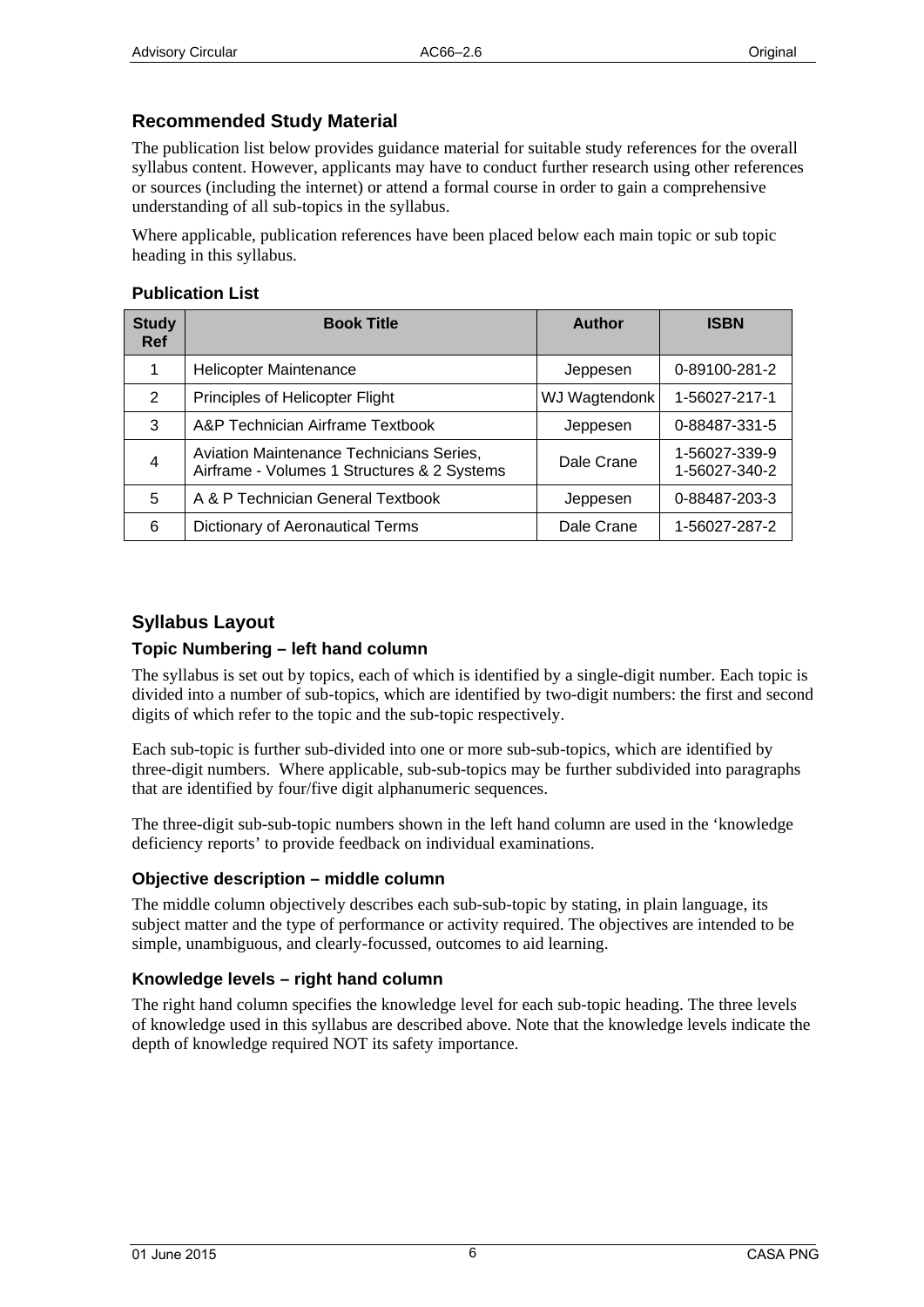# <span id="page-6-0"></span>**Syllabus: Subject 6 (Rotorcraft)**

| 1     | <b>Theory of Flight</b>                                                                                                                                                                                                                                                                                                                                                                                                                                                                            |   |
|-------|----------------------------------------------------------------------------------------------------------------------------------------------------------------------------------------------------------------------------------------------------------------------------------------------------------------------------------------------------------------------------------------------------------------------------------------------------------------------------------------------------|---|
| 1.1   | <b>Airflow</b>                                                                                                                                                                                                                                                                                                                                                                                                                                                                                     |   |
|       | Study Ref. 1& 2                                                                                                                                                                                                                                                                                                                                                                                                                                                                                    |   |
| 1.1.1 | Describe airflow in relation to a body at rest or in motion.                                                                                                                                                                                                                                                                                                                                                                                                                                       | 1 |
| 1.1.2 | Define and describe the following terms as they relate to the aerodynamics of a<br>rotorcraft:<br>a. Airflow over an aerofoil<br>b. Free stream flow<br>c. Laminar and turbulent flow<br>d. Relative airflow<br>e. Stagnation<br>f. Up-wash and down-wash<br>g. Dynamic energy<br>h. Pressure energy                                                                                                                                                                                               | 1 |
| 1.2   | <b>Aerodynamic Principles</b>                                                                                                                                                                                                                                                                                                                                                                                                                                                                      |   |
| 1.2.1 | Study Ref. 1 & 2<br>Define the following terms and specify how each relates to the performance of a<br>rotorcraft. Describe how a change in one factor may affect other factors:<br>a. Aerofoil cross section<br>b. Angle of attack and the pressure distribution around an airfoil<br>c. Aspect ratio<br>d. Autorotation<br>e. Axis of rotation or shaft axis<br>f.<br>Blade area<br>g. Blade lift distribution and loading<br>h. Blade span<br>Blade tip stall<br>i.<br>j.<br><b>Blade twist</b> | 1 |
|       | k. Camber<br>Centre of gravity<br>L.<br>m. Centre of pressure<br>n. Centrifugal force<br>o. Chord (line)<br>p. Collective pitch<br>q. Coning angle<br>Coriolis effect<br>r.<br>Cyclic pitch<br>S.<br>Control of a rotorcraft about the various axis including lateral, longitudinal and<br>t.<br>vertical<br>Disc loading<br>u.<br>Dissymmetry of lift<br>v.<br>Down-wash<br>w.<br>Drag<br>х.<br>Feathering<br>у.<br>Feather axis<br>z.                                                            |   |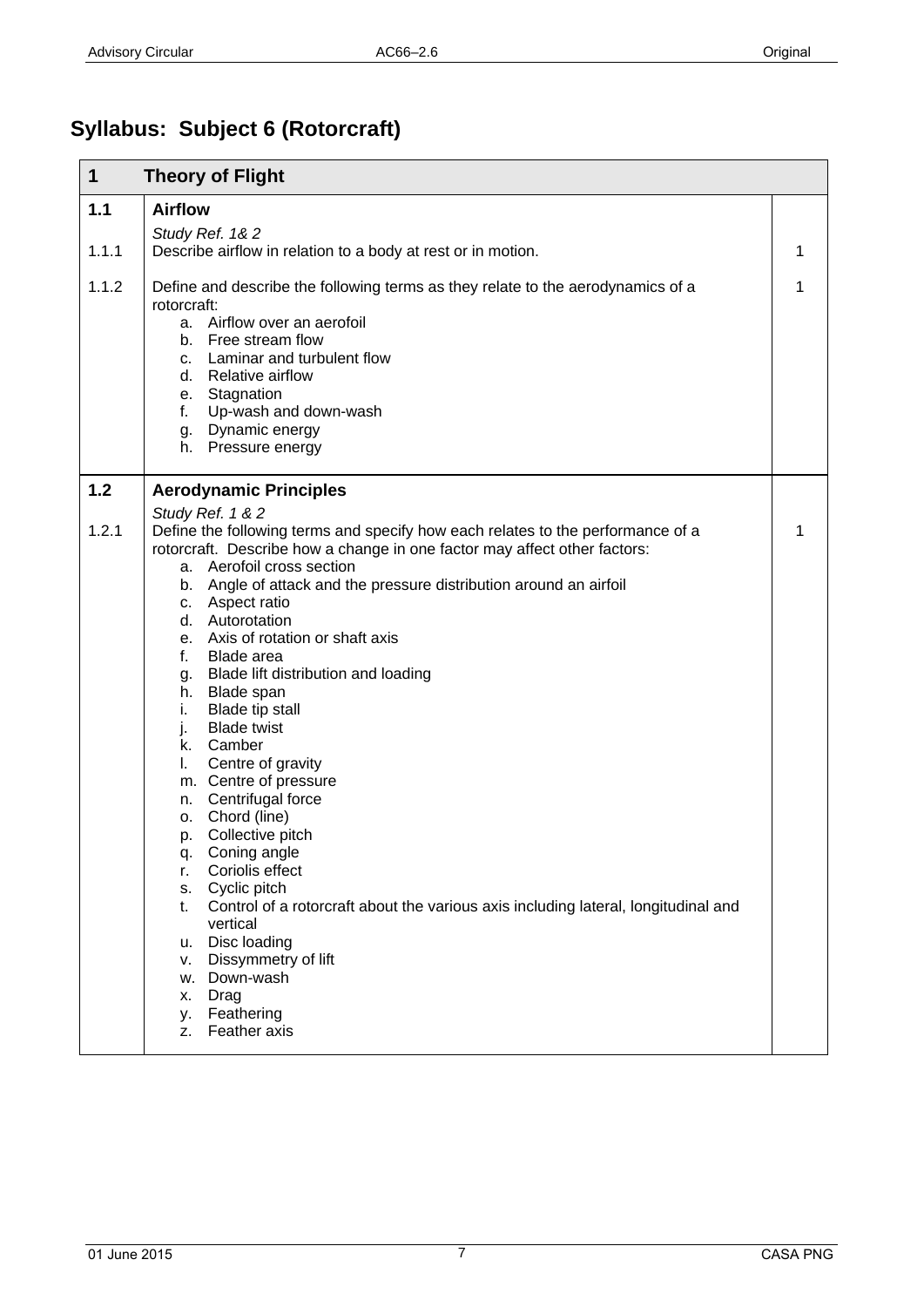| 1.2.2 | Define the following terms and specify how each relates to the performance of a                                                                                                                                                                                                                                                                                                                                                                                                                                | 1              |
|-------|----------------------------------------------------------------------------------------------------------------------------------------------------------------------------------------------------------------------------------------------------------------------------------------------------------------------------------------------------------------------------------------------------------------------------------------------------------------------------------------------------------------|----------------|
|       | rotorcraft. Describe how a change in one factor may affect other factors.                                                                                                                                                                                                                                                                                                                                                                                                                                      |                |
|       | a. Flapping<br>Forces limiting main rotor RPM<br>b.                                                                                                                                                                                                                                                                                                                                                                                                                                                            |                |
|       | c. Ground effect                                                                                                                                                                                                                                                                                                                                                                                                                                                                                               |                |
|       | d. Ground resonance                                                                                                                                                                                                                                                                                                                                                                                                                                                                                            |                |
|       | e. Gyroscopic precession                                                                                                                                                                                                                                                                                                                                                                                                                                                                                       |                |
|       | High-inertia blades<br>f.                                                                                                                                                                                                                                                                                                                                                                                                                                                                                      |                |
|       | g. Inflow                                                                                                                                                                                                                                                                                                                                                                                                                                                                                                      |                |
|       | h. Jack stall (Hydraulic)                                                                                                                                                                                                                                                                                                                                                                                                                                                                                      |                |
|       | Laminar boundary layer<br>i.                                                                                                                                                                                                                                                                                                                                                                                                                                                                                   |                |
|       | j.<br>Lead-lagging or dragging                                                                                                                                                                                                                                                                                                                                                                                                                                                                                 |                |
|       | k. Lift and lift coefficient                                                                                                                                                                                                                                                                                                                                                                                                                                                                                   |                |
|       | Lift thrust vector resultant<br>L.                                                                                                                                                                                                                                                                                                                                                                                                                                                                             |                |
|       | m. Node<br>n. Phase lag                                                                                                                                                                                                                                                                                                                                                                                                                                                                                        |                |
|       | o. Pitch angle (blade angle)                                                                                                                                                                                                                                                                                                                                                                                                                                                                                   |                |
|       | p. Profile/parasite drag                                                                                                                                                                                                                                                                                                                                                                                                                                                                                       |                |
|       | q. Retreating blade stall                                                                                                                                                                                                                                                                                                                                                                                                                                                                                      |                |
|       | Rolling tendency<br>r.                                                                                                                                                                                                                                                                                                                                                                                                                                                                                         |                |
|       | s. Rotorcraft Axis                                                                                                                                                                                                                                                                                                                                                                                                                                                                                             |                |
|       | Rotor disc<br>t.                                                                                                                                                                                                                                                                                                                                                                                                                                                                                               |                |
|       | u. Rotor thrust                                                                                                                                                                                                                                                                                                                                                                                                                                                                                                |                |
|       | v. Rotor drag                                                                                                                                                                                                                                                                                                                                                                                                                                                                                                  |                |
|       | w. Seesaw system                                                                                                                                                                                                                                                                                                                                                                                                                                                                                               |                |
|       | Skin friction<br>Х.                                                                                                                                                                                                                                                                                                                                                                                                                                                                                            |                |
|       | y. Solidity<br>Symmetrical aerofoil shape<br>Z.                                                                                                                                                                                                                                                                                                                                                                                                                                                                |                |
| 1.2.3 | Define the following terms and describe how each relates to the performance of a<br>rotorcraft. Describe how a change in one factor may affect other factors:<br>a. Stability and control<br>b. Static stability<br>Stresses on a rotor blade<br>c.<br>Tail rotor flapping<br>d.<br>Taper<br>е.<br>Tip path plane<br>f.<br>Tip vortices<br>g.<br>h.<br><b>Total reaction</b><br>i.<br><b>Transition point</b><br>Translating tendency (tail rotor drift)<br>j.<br>Under-slung rotor<br>k.<br>Vortex ring<br>L. | 1              |
|       | m. Wash-out                                                                                                                                                                                                                                                                                                                                                                                                                                                                                                    |                |
| 1.2.4 | Define the following terms and relate them to rotorcraft operation:<br>a. Ground speed (GS)<br>True air speed (TAS)<br>b.<br>Indicated air speed (IAS)<br>C.<br>d. VNE                                                                                                                                                                                                                                                                                                                                         | 1              |
| 1.2.5 | Describe the relationship between lift, weight, thrust and drag in respect of a rotorcraft in<br>flight.                                                                                                                                                                                                                                                                                                                                                                                                       | $\overline{2}$ |
| 1.2.6 | Describe vortex ring state (settling with power), over-pitching, the relationship of each<br>and how appropriate compensation is made in the control system, or by pilot input.                                                                                                                                                                                                                                                                                                                                | 2              |
| 1.2.7 | Explain torque reaction and describe its effect on directional control of a rotorcraft.                                                                                                                                                                                                                                                                                                                                                                                                                        | $\overline{2}$ |
| 1.2.8 | Specify how the effects of gyroscopic precession are used in the control of the main rotor<br>disc to provide forward, sideways and rearward flight.                                                                                                                                                                                                                                                                                                                                                           | $\overline{2}$ |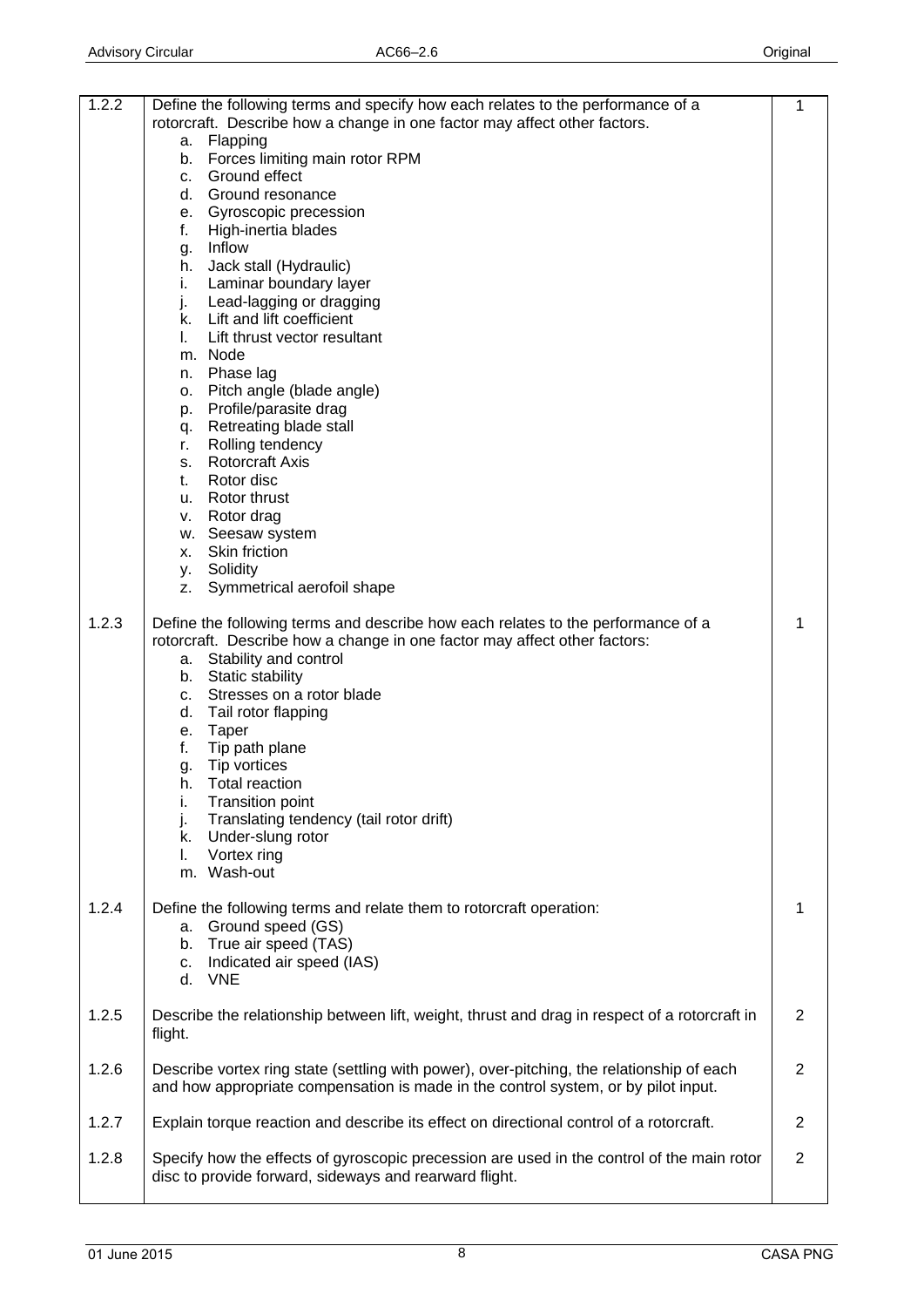<span id="page-8-0"></span>

| 1.2.10<br>$\overline{2}$<br>Describe how the coriolis effect impacts on main rotor operation.<br>1.2.11<br>$\overline{2}$<br>Identify the design features (lead/lag hinges and under-slung rotor) that are used to<br>relieve stresses created by coriolis effect, and describe how these features achieve that<br>result.<br>1.2.12<br>Describe the relationship between ground effect and translational lift.<br>1<br>1.2.13<br>$\overline{2}$<br>Specify the methods of correcting tail rotor drift (translating tendency).<br>1.2.14<br>Describe how lift dissymmetry is compensated for in a tail rotor system.<br>$\overline{2}$<br>$\overline{2}$<br>1.2.15<br>State the reason why main rotor blades have built in twist.<br>1.2.16<br>State why blade tip stall results in a nose pitch up of the rotorcraft.<br>1<br>1.2.17<br>Describe the aerodynamic principles of autorotation and how autorotation RPM is<br>1<br>adjusted in service.<br>1.2.18<br>Describe autorotation height limits and define what is meant by the term "dead man's<br>1<br>curve".<br>1.2.19<br>Detail the factors that affect auto rotational RPM.<br>3<br>1.2.20<br>Describe the areas of the disc that provide rotor drive and rotor drag during autorotation.<br>1<br>1.2.21<br>Specify how the control of a tandem rotor system is affected in all axis of flight.<br>1<br>1.2.22<br>$\overline{2}$<br>Describe how engine and rotor RPM are determined and give the cockpit indications of<br>when both systems operating together.<br>1.2.23<br>Give reasons for both of the above systems not operating together throughout the<br>2<br>spectrum of helicopter operation.<br>1.3<br><b>Stability</b><br>Study Ref. 1 & 2<br>1.3.1<br>Specify why most rotorcraft are considered to be statically stable and dynamically<br>$\overline{2}$<br>unstable.<br>1.3.2<br>Describe what is meant by the terms "stick-fixed" and "stick-free" stability.<br>$\overline{2}$<br>$\overline{2}$<br>1.3.3<br>Describe how the following design methods help overcome the inherent dynamic<br>instability of a rotorcraft.<br>Delta three hinges<br>Offset flapping hinges<br>Stabiliser bar<br>1.3.4<br>State the causes of ground resonance and what corrective maintenance action is<br>2<br>necessary to prevent or rectify its happening.<br>1.3.5<br>Specify the purpose and operation of fixed and adjustable horizontal stabilisers<br>(synchronised elevators). | 1.2.9 | Explain the design feature in a rotor system that is used to control dissymmetry of lift. | $\overline{2}$ |
|----------------------------------------------------------------------------------------------------------------------------------------------------------------------------------------------------------------------------------------------------------------------------------------------------------------------------------------------------------------------------------------------------------------------------------------------------------------------------------------------------------------------------------------------------------------------------------------------------------------------------------------------------------------------------------------------------------------------------------------------------------------------------------------------------------------------------------------------------------------------------------------------------------------------------------------------------------------------------------------------------------------------------------------------------------------------------------------------------------------------------------------------------------------------------------------------------------------------------------------------------------------------------------------------------------------------------------------------------------------------------------------------------------------------------------------------------------------------------------------------------------------------------------------------------------------------------------------------------------------------------------------------------------------------------------------------------------------------------------------------------------------------------------------------------------------------------------------------------------------------------------------------------------------------------------------------------------------------------------------------------------------------------------------------------------------------------------------------------------------------------------------------------------------------------------------------------------------------------------------------------------------------------------------------------------------------------------------------------------------------------------------------------------------------------------------------------------|-------|-------------------------------------------------------------------------------------------|----------------|
|                                                                                                                                                                                                                                                                                                                                                                                                                                                                                                                                                                                                                                                                                                                                                                                                                                                                                                                                                                                                                                                                                                                                                                                                                                                                                                                                                                                                                                                                                                                                                                                                                                                                                                                                                                                                                                                                                                                                                                                                                                                                                                                                                                                                                                                                                                                                                                                                                                                          |       |                                                                                           |                |
|                                                                                                                                                                                                                                                                                                                                                                                                                                                                                                                                                                                                                                                                                                                                                                                                                                                                                                                                                                                                                                                                                                                                                                                                                                                                                                                                                                                                                                                                                                                                                                                                                                                                                                                                                                                                                                                                                                                                                                                                                                                                                                                                                                                                                                                                                                                                                                                                                                                          |       |                                                                                           |                |
|                                                                                                                                                                                                                                                                                                                                                                                                                                                                                                                                                                                                                                                                                                                                                                                                                                                                                                                                                                                                                                                                                                                                                                                                                                                                                                                                                                                                                                                                                                                                                                                                                                                                                                                                                                                                                                                                                                                                                                                                                                                                                                                                                                                                                                                                                                                                                                                                                                                          |       |                                                                                           |                |
|                                                                                                                                                                                                                                                                                                                                                                                                                                                                                                                                                                                                                                                                                                                                                                                                                                                                                                                                                                                                                                                                                                                                                                                                                                                                                                                                                                                                                                                                                                                                                                                                                                                                                                                                                                                                                                                                                                                                                                                                                                                                                                                                                                                                                                                                                                                                                                                                                                                          |       |                                                                                           |                |
|                                                                                                                                                                                                                                                                                                                                                                                                                                                                                                                                                                                                                                                                                                                                                                                                                                                                                                                                                                                                                                                                                                                                                                                                                                                                                                                                                                                                                                                                                                                                                                                                                                                                                                                                                                                                                                                                                                                                                                                                                                                                                                                                                                                                                                                                                                                                                                                                                                                          |       |                                                                                           |                |
|                                                                                                                                                                                                                                                                                                                                                                                                                                                                                                                                                                                                                                                                                                                                                                                                                                                                                                                                                                                                                                                                                                                                                                                                                                                                                                                                                                                                                                                                                                                                                                                                                                                                                                                                                                                                                                                                                                                                                                                                                                                                                                                                                                                                                                                                                                                                                                                                                                                          |       |                                                                                           |                |
|                                                                                                                                                                                                                                                                                                                                                                                                                                                                                                                                                                                                                                                                                                                                                                                                                                                                                                                                                                                                                                                                                                                                                                                                                                                                                                                                                                                                                                                                                                                                                                                                                                                                                                                                                                                                                                                                                                                                                                                                                                                                                                                                                                                                                                                                                                                                                                                                                                                          |       |                                                                                           |                |
|                                                                                                                                                                                                                                                                                                                                                                                                                                                                                                                                                                                                                                                                                                                                                                                                                                                                                                                                                                                                                                                                                                                                                                                                                                                                                                                                                                                                                                                                                                                                                                                                                                                                                                                                                                                                                                                                                                                                                                                                                                                                                                                                                                                                                                                                                                                                                                                                                                                          |       |                                                                                           |                |
|                                                                                                                                                                                                                                                                                                                                                                                                                                                                                                                                                                                                                                                                                                                                                                                                                                                                                                                                                                                                                                                                                                                                                                                                                                                                                                                                                                                                                                                                                                                                                                                                                                                                                                                                                                                                                                                                                                                                                                                                                                                                                                                                                                                                                                                                                                                                                                                                                                                          |       |                                                                                           |                |
|                                                                                                                                                                                                                                                                                                                                                                                                                                                                                                                                                                                                                                                                                                                                                                                                                                                                                                                                                                                                                                                                                                                                                                                                                                                                                                                                                                                                                                                                                                                                                                                                                                                                                                                                                                                                                                                                                                                                                                                                                                                                                                                                                                                                                                                                                                                                                                                                                                                          |       |                                                                                           |                |
|                                                                                                                                                                                                                                                                                                                                                                                                                                                                                                                                                                                                                                                                                                                                                                                                                                                                                                                                                                                                                                                                                                                                                                                                                                                                                                                                                                                                                                                                                                                                                                                                                                                                                                                                                                                                                                                                                                                                                                                                                                                                                                                                                                                                                                                                                                                                                                                                                                                          |       |                                                                                           |                |
|                                                                                                                                                                                                                                                                                                                                                                                                                                                                                                                                                                                                                                                                                                                                                                                                                                                                                                                                                                                                                                                                                                                                                                                                                                                                                                                                                                                                                                                                                                                                                                                                                                                                                                                                                                                                                                                                                                                                                                                                                                                                                                                                                                                                                                                                                                                                                                                                                                                          |       |                                                                                           |                |
|                                                                                                                                                                                                                                                                                                                                                                                                                                                                                                                                                                                                                                                                                                                                                                                                                                                                                                                                                                                                                                                                                                                                                                                                                                                                                                                                                                                                                                                                                                                                                                                                                                                                                                                                                                                                                                                                                                                                                                                                                                                                                                                                                                                                                                                                                                                                                                                                                                                          |       |                                                                                           |                |
|                                                                                                                                                                                                                                                                                                                                                                                                                                                                                                                                                                                                                                                                                                                                                                                                                                                                                                                                                                                                                                                                                                                                                                                                                                                                                                                                                                                                                                                                                                                                                                                                                                                                                                                                                                                                                                                                                                                                                                                                                                                                                                                                                                                                                                                                                                                                                                                                                                                          |       |                                                                                           |                |
|                                                                                                                                                                                                                                                                                                                                                                                                                                                                                                                                                                                                                                                                                                                                                                                                                                                                                                                                                                                                                                                                                                                                                                                                                                                                                                                                                                                                                                                                                                                                                                                                                                                                                                                                                                                                                                                                                                                                                                                                                                                                                                                                                                                                                                                                                                                                                                                                                                                          |       |                                                                                           |                |
|                                                                                                                                                                                                                                                                                                                                                                                                                                                                                                                                                                                                                                                                                                                                                                                                                                                                                                                                                                                                                                                                                                                                                                                                                                                                                                                                                                                                                                                                                                                                                                                                                                                                                                                                                                                                                                                                                                                                                                                                                                                                                                                                                                                                                                                                                                                                                                                                                                                          |       |                                                                                           |                |
|                                                                                                                                                                                                                                                                                                                                                                                                                                                                                                                                                                                                                                                                                                                                                                                                                                                                                                                                                                                                                                                                                                                                                                                                                                                                                                                                                                                                                                                                                                                                                                                                                                                                                                                                                                                                                                                                                                                                                                                                                                                                                                                                                                                                                                                                                                                                                                                                                                                          |       |                                                                                           |                |
|                                                                                                                                                                                                                                                                                                                                                                                                                                                                                                                                                                                                                                                                                                                                                                                                                                                                                                                                                                                                                                                                                                                                                                                                                                                                                                                                                                                                                                                                                                                                                                                                                                                                                                                                                                                                                                                                                                                                                                                                                                                                                                                                                                                                                                                                                                                                                                                                                                                          |       |                                                                                           |                |
|                                                                                                                                                                                                                                                                                                                                                                                                                                                                                                                                                                                                                                                                                                                                                                                                                                                                                                                                                                                                                                                                                                                                                                                                                                                                                                                                                                                                                                                                                                                                                                                                                                                                                                                                                                                                                                                                                                                                                                                                                                                                                                                                                                                                                                                                                                                                                                                                                                                          |       |                                                                                           |                |
|                                                                                                                                                                                                                                                                                                                                                                                                                                                                                                                                                                                                                                                                                                                                                                                                                                                                                                                                                                                                                                                                                                                                                                                                                                                                                                                                                                                                                                                                                                                                                                                                                                                                                                                                                                                                                                                                                                                                                                                                                                                                                                                                                                                                                                                                                                                                                                                                                                                          |       |                                                                                           |                |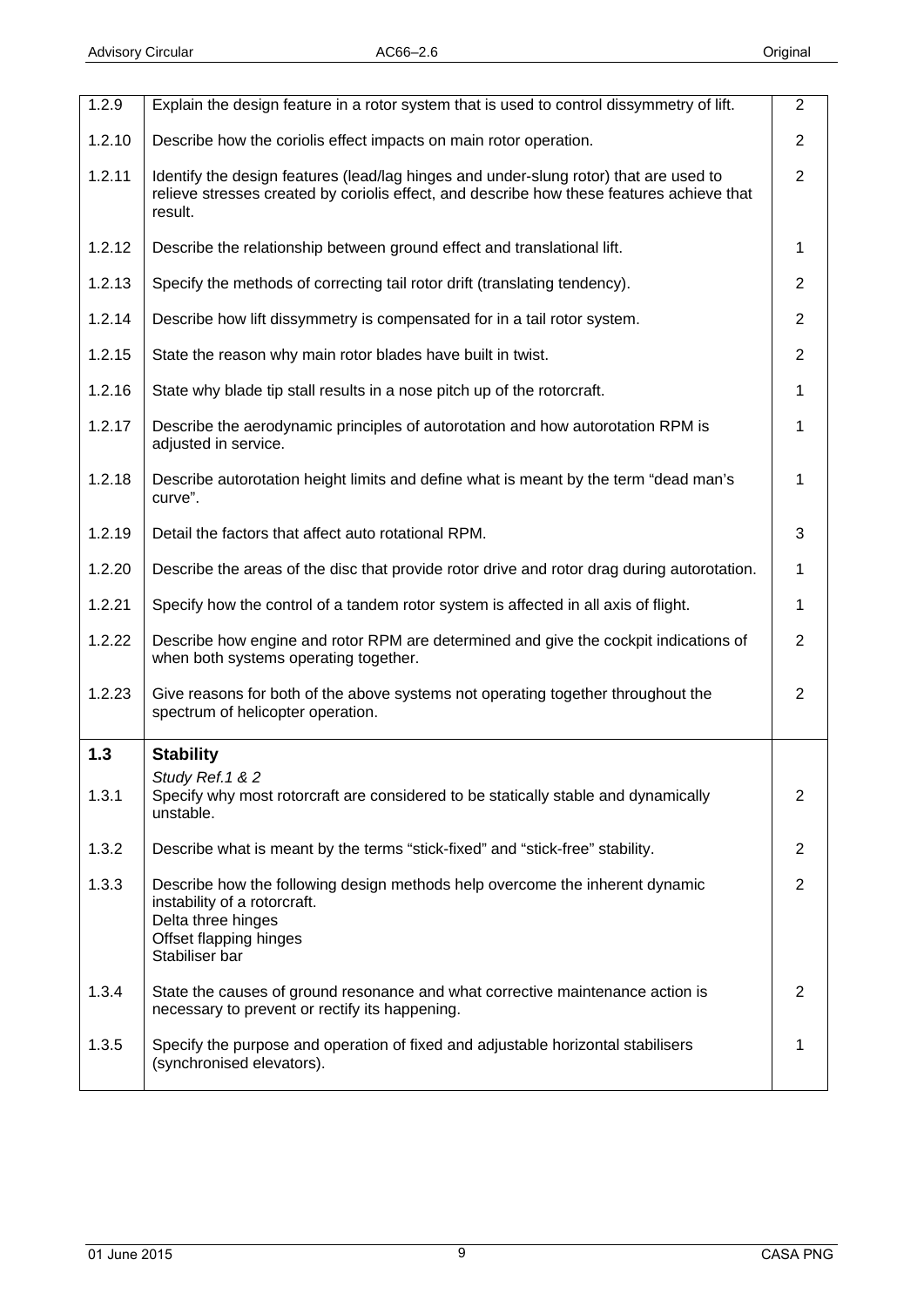<span id="page-9-0"></span>

| $\overline{2}$ | <b>Rotorcraft Structure</b>                                                                                                                                                                                                                                                                                       |                |
|----------------|-------------------------------------------------------------------------------------------------------------------------------------------------------------------------------------------------------------------------------------------------------------------------------------------------------------------|----------------|
|                | ATA 32,51,52, 53                                                                                                                                                                                                                                                                                                  |                |
| 2.1<br>2.1.1   | <b>Configurations of Rotary Wing Aircraft</b><br>Study Ref. 1<br>Outline the basic differences between the following types of rotary wing rotorcraft, why<br>each is different and the advantages and disadvantages of each:<br>a. Autogyro<br>b. Dual-rotor (tandem rotor)<br>Single-rotor<br>C.                 | 1              |
| 2.2            | <b>General Structural Concepts</b>                                                                                                                                                                                                                                                                                |                |
| 2.2.1          | Study Ref. 1<br>Define the following terms and relate them to rotorcraft metal structure:<br>a. Beam<br>b. Bending<br>Compression<br>C.<br>d. Fatigue<br>e. Stress riser<br>f.<br>Hoop stresses<br>g. Shear<br>h. Strain<br><b>Stress</b><br>ı.<br><b>Strut</b><br>Ŀ.<br>Tension<br>k.<br>Tie<br>I.<br>m. Torsion |                |
| 2.2.2          | Identify structural defects that may occur in a rotorcraft when subject to the above forces.<br>Describe the source of each force.                                                                                                                                                                                | 2              |
| 2.2.3          | Define and give examples of primary, secondary and tertiary structure in a helicopter.                                                                                                                                                                                                                            | 2              |
| 2.2.4          | Define the concept of damage tolerance.                                                                                                                                                                                                                                                                           | 1              |
| 2.2.5          | Identify airworthiness requirements for structural strength.                                                                                                                                                                                                                                                      | $\overline{2}$ |
| 2.2.6          | Describe typical information found in structural repair manuals.                                                                                                                                                                                                                                                  | $\overline{2}$ |
| 2.2.7          | Describe the installation requirements and replacement criteria for critically loaded bolts.                                                                                                                                                                                                                      | $\overline{2}$ |
| 2.2.8          | Specify methods of structural reinforcement including the design of simple repair<br>schemes or modifications to restore or enhance original strength.                                                                                                                                                            | $\overline{2}$ |
| 2.2.9          | State how and why residual stresses are removed from structure after the replacement of<br>a structural component.                                                                                                                                                                                                | $\overline{2}$ |
| 2.2.10         | Describe common structural assembly and disassembly techniques and processes.                                                                                                                                                                                                                                     | 2              |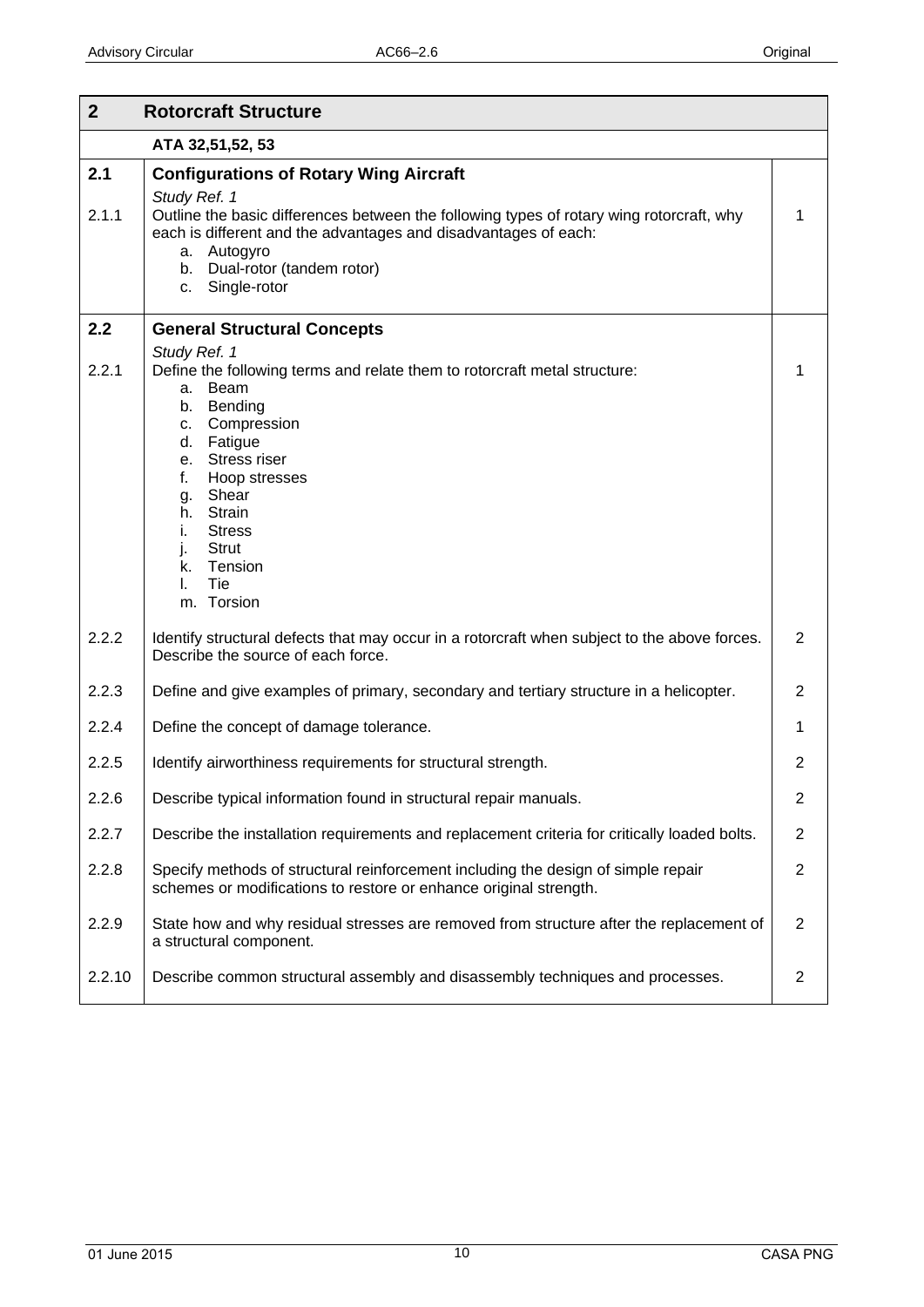<span id="page-10-0"></span>

| 2.3   | <b>Structural Design Concepts</b>                                                                                                                                                                                                                                  |               |
|-------|--------------------------------------------------------------------------------------------------------------------------------------------------------------------------------------------------------------------------------------------------------------------|---------------|
| 2.3.1 | Study Ref. 1<br>Specify the following methods of fuselage design and construction:<br>Monocoque<br>a.<br>b. Semi monocoque<br>c. Tubular steel                                                                                                                     | 2             |
| 2.3.2 | Describe the general constructional features of each of these types of structure and<br>identify load-carrying members.                                                                                                                                            | 2             |
| 2.3.3 | Identify structural assemblies likely to be fabricated from the following materials and<br>compare the advantages and disadvantages of each:<br>a. Tubular steel<br>b. Sheet metal<br>c. Glass reinforced plastic<br>d. Bonded honeycomb including metal honeycomb | 2             |
| 2.3.4 | Identify load paths through structural components and specify likely defects resulting<br>from excessive rotor vibration levels.                                                                                                                                   | 2             |
| 2.3.5 | Specify how structural assemblies are inspected for damage resulting from the following:<br>a. Corrosion<br>b. Abnormal flight occurrences<br>Operations in adverse conditions<br>C <sub>1</sub><br>d. Vibration<br>e. Mercury spills<br>Acid spills<br>f.         | 2             |
| 2.3.6 | Describe the characteristics, cause and rectification of common rivet defects found in<br>rotorcraft structure.                                                                                                                                                    | $\mathcal{P}$ |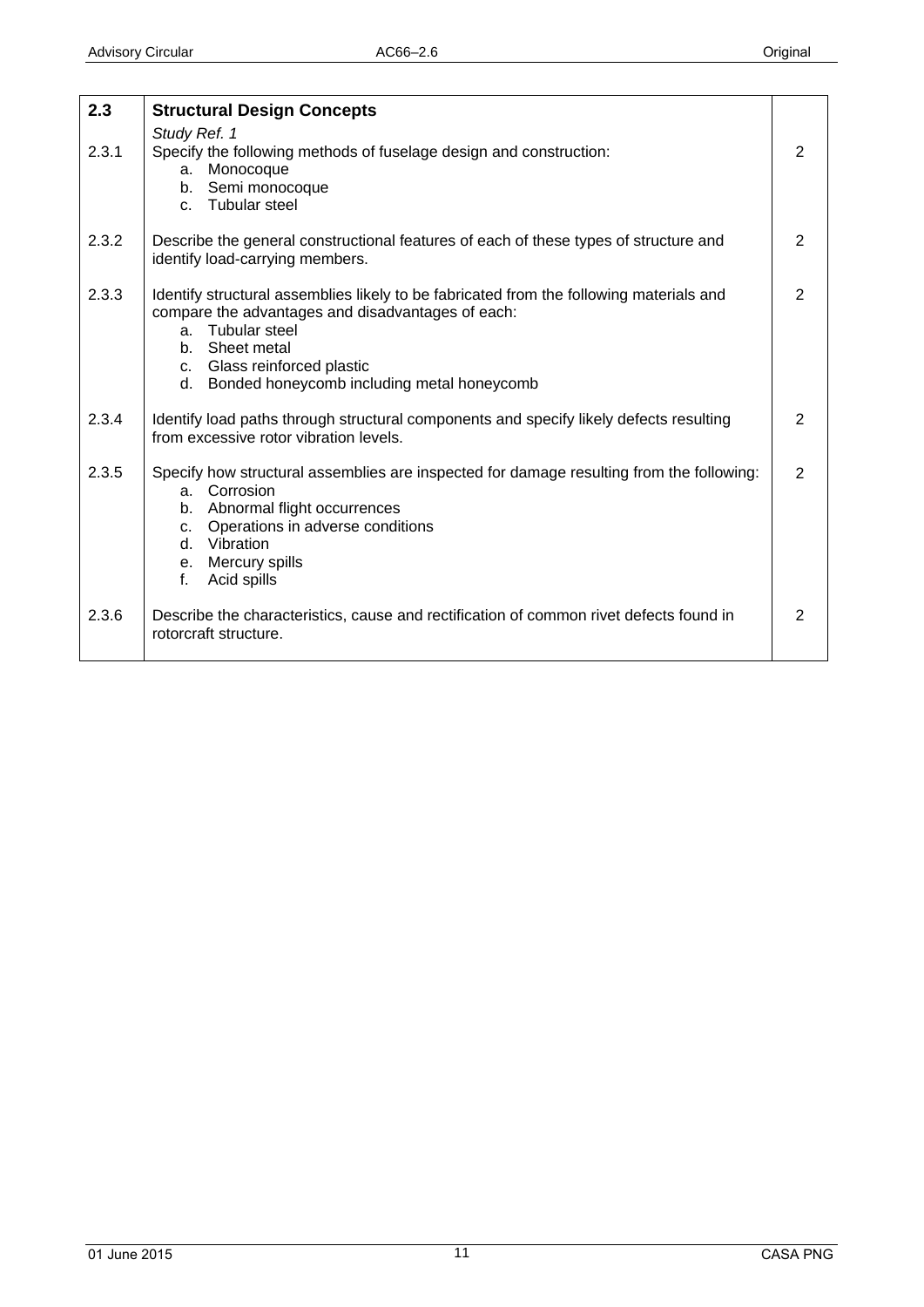<span id="page-11-0"></span>

| 2.4   | <b>Structural Components</b>                                                                                                                |                |
|-------|---------------------------------------------------------------------------------------------------------------------------------------------|----------------|
|       | Study Ref. 1                                                                                                                                |                |
| 2.4.1 | Describe general construction, function, attachment and maintenance relating to the                                                         | 2              |
|       | following airframe assemblies as appropriate to various rotorcraft types:<br>a. Cabin                                                       |                |
|       | b. Bubble canopy                                                                                                                            |                |
|       | c. Forward section                                                                                                                          |                |
|       | d. Floor pans                                                                                                                               |                |
|       | e. Stressed skin fuselage                                                                                                                   |                |
|       | f.<br>Formers                                                                                                                               |                |
|       | Stringers<br>g.                                                                                                                             |                |
|       | h. Longerons<br><b>Bulkheads</b><br>i.                                                                                                      |                |
|       | Frames<br>j.                                                                                                                                |                |
|       | k. Doublers                                                                                                                                 |                |
|       | <b>Struts</b><br>L.                                                                                                                         |                |
|       | m. Ties                                                                                                                                     |                |
|       | n. Centre beams                                                                                                                             |                |
|       | o. Centre section                                                                                                                           |                |
|       | p. Rear section<br>q. Tail boom                                                                                                             |                |
|       | Pressurised tail booms<br>r.                                                                                                                |                |
|       | s. Synchronised elevator or horizontal stabiliser                                                                                           |                |
|       | Upper and lower vertical fin or vertical stabiliser<br>t.                                                                                   |                |
|       | Transmission pylon<br>u.                                                                                                                    |                |
|       | <b>Transmission mounts</b><br>v.                                                                                                            |                |
|       | w. Gearbox mounts                                                                                                                           |                |
|       | x. Engine platform                                                                                                                          |                |
|       | y. Engine mounts<br>z. Lift beams                                                                                                           |                |
|       | aa. Doors                                                                                                                                   |                |
|       | bb. Door operating mechanisms                                                                                                               |                |
|       | cc. Door safety devices                                                                                                                     |                |
|       | dd. Engine nacelles                                                                                                                         |                |
|       | ee. Engine firewalls                                                                                                                        |                |
|       | ff. Floors                                                                                                                                  |                |
|       | gg. Fairings                                                                                                                                |                |
|       | hh. Drains and vents<br>ii.<br>Undercarriage attachments                                                                                    |                |
|       | Seats, seat rails and seat operating/locking mechanisms<br>jj.                                                                              |                |
|       | kk. Isolation of dissimilar metal components or materials                                                                                   |                |
|       | Weighted steel blades used as a fuselage anti-vibration device<br>Ш.                                                                        |                |
|       | Winches, cables, supports, lifting hooks and hard points<br>mm.                                                                             |                |
|       | nn. Floatation devices with both explosive and mechanical activation                                                                        |                |
| 2.4.2 | Define the terms as they relate to rotorcraft structures and give examples of the<br>following:                                             | 2              |
|       | a. Approved data                                                                                                                            |                |
|       | b. Major repair                                                                                                                             |                |
|       | Major modification<br>c.                                                                                                                    |                |
| 2.4.3 | Describe zonal and station identification systems.                                                                                          | 2              |
| 2.4.4 | Define fail safe, safe life and damage tolerance concepts.                                                                                  | 2              |
| 2.4.5 | Describe how delamination of honeycomb materials is detected in service.                                                                    | $\overline{2}$ |
| 2.4.6 | Describe typical repair techniques and procedures for bonded metal honeycomb<br>structures including corrosion proofing of repair sections. | 1              |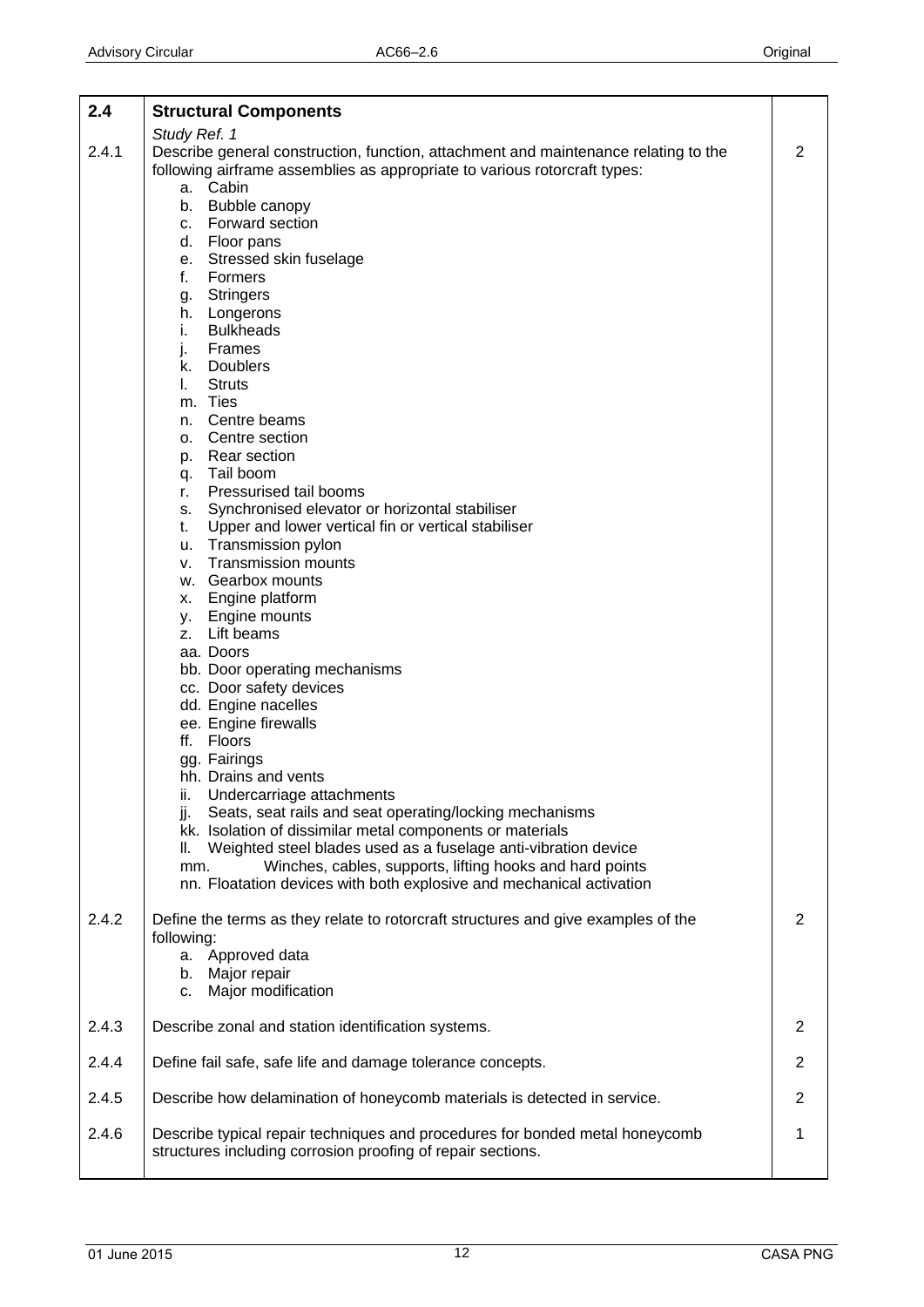<span id="page-12-0"></span>

| 2.4.7  | Specify how water contamination of the honeycomb structure may be detected and<br>eliminated.                                                                                                                                                                                   | $\overline{2}$ |
|--------|---------------------------------------------------------------------------------------------------------------------------------------------------------------------------------------------------------------------------------------------------------------------------------|----------------|
| 2.4.8  | State how repair areas on fibreglass components may be cleaned.                                                                                                                                                                                                                 |                |
| 2.4.9  | Outline typical information contained in a structural repair manual for a helicopter.                                                                                                                                                                                           |                |
| 2.4.10 | Describe symmetry checks that would be carried out on fuselage and tail boom structure.                                                                                                                                                                                         | $\overline{2}$ |
| 2.5    | <b>Landing Gear</b>                                                                                                                                                                                                                                                             |                |
| 2.5.1  | Study Ref. 1<br>Describe the construction, operation and maintenance requirements of the following<br>landing gear components:<br><b>Skids</b><br>a.<br>Oleos or shock struts<br>b.<br>c. Floats<br>d. Wheels<br>e. Tyres<br><b>Tubes</b><br>f.<br>Ground handling wheels<br>g. | 2              |
| 2.5.2  | Detail landing gear construction and shock absorbing.                                                                                                                                                                                                                           | 3              |
| 2.5.3  | Detail the construction, operation and maintenance of landing gear extension and<br>retraction systems (normal and emergency).                                                                                                                                                  | 3              |
| 2.5.4  | Detail the construction, operation and maintenance requirements of landing gear<br>indication and warning systems.                                                                                                                                                              | 3              |
| 2.5.5  | Detail the construction, operation and maintenance requirements of landing gear brakes,<br>wheels and tyres.                                                                                                                                                                    | 3              |
| 2.5.6  | Determine common landing gear defects/damage and rectification actions particularly<br>associated with a heavy landing.                                                                                                                                                         | 3              |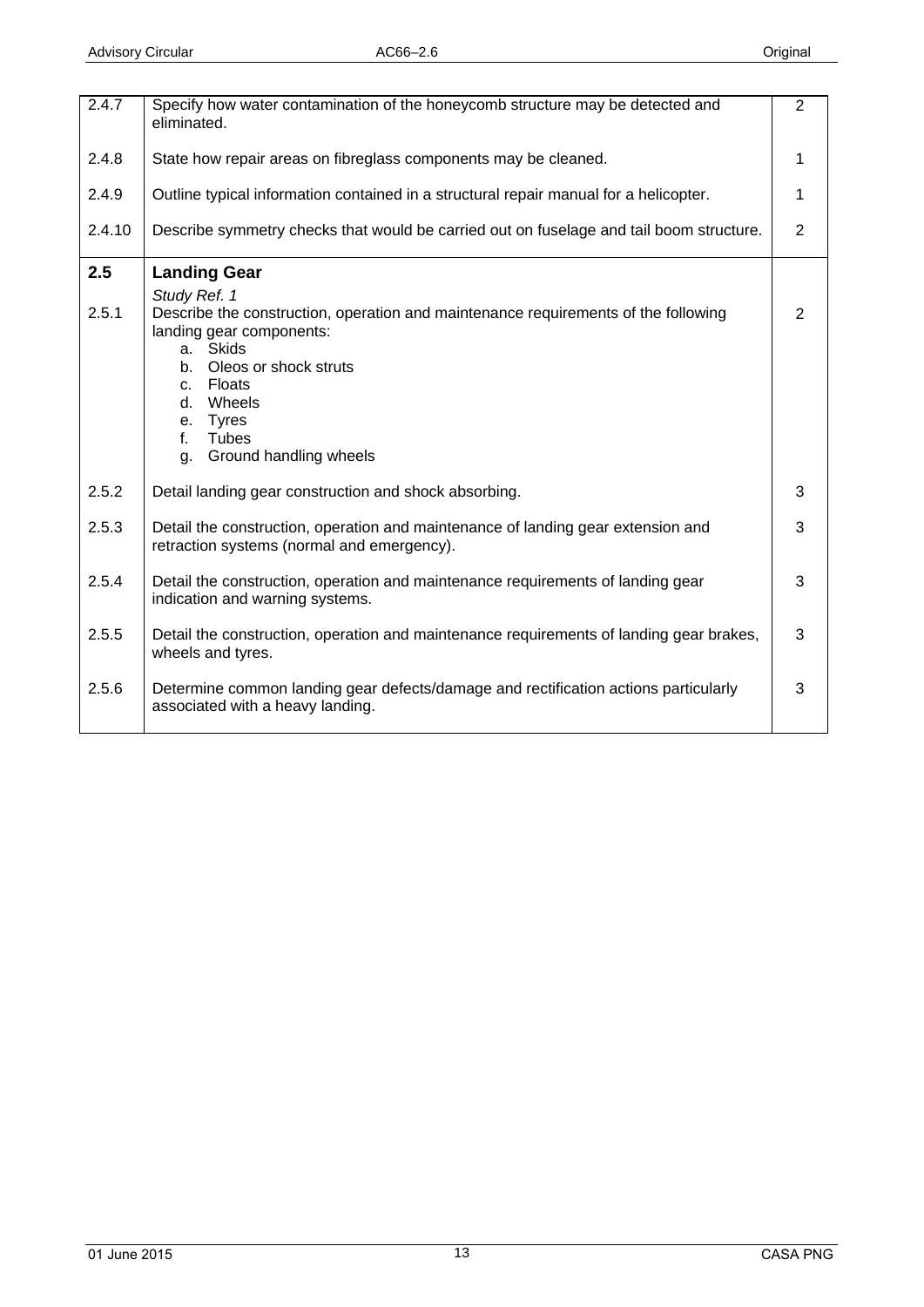<span id="page-13-0"></span>

| $\mathbf{3}$ | <b>Rotorcraft Systems</b>                                                                                                                                                                                                                                                                                                                                                                                                                                                                                                                                                                                                                                                                                                                                                                                                                                                                                                  |   |
|--------------|----------------------------------------------------------------------------------------------------------------------------------------------------------------------------------------------------------------------------------------------------------------------------------------------------------------------------------------------------------------------------------------------------------------------------------------------------------------------------------------------------------------------------------------------------------------------------------------------------------------------------------------------------------------------------------------------------------------------------------------------------------------------------------------------------------------------------------------------------------------------------------------------------------------------------|---|
|              | ATA 62,64,65,66                                                                                                                                                                                                                                                                                                                                                                                                                                                                                                                                                                                                                                                                                                                                                                                                                                                                                                            |   |
| 3.1          | <b>Main Rotor Head Types</b>                                                                                                                                                                                                                                                                                                                                                                                                                                                                                                                                                                                                                                                                                                                                                                                                                                                                                               |   |
| 3.1.1        | Study Ref. 1<br>Describe the advantages, special features and characteristics of the following types of<br>main rotor head:<br>a. Fully articulated<br>b. Semi-rigid<br>c. Rigid                                                                                                                                                                                                                                                                                                                                                                                                                                                                                                                                                                                                                                                                                                                                           | 2 |
| 3.1.2        | Detail the physical features of the various main rotor head designs and be able to state<br>which features accommodate the flapping, feathering, leading and lagging actions of the<br>main rotor blade.                                                                                                                                                                                                                                                                                                                                                                                                                                                                                                                                                                                                                                                                                                                   | 3 |
| 3.2          | <b>Common Main Rotor Head Components</b>                                                                                                                                                                                                                                                                                                                                                                                                                                                                                                                                                                                                                                                                                                                                                                                                                                                                                   |   |
| 3.2.1        | Study Ref. 1<br>Describe the location and state the function of the following components that may be<br>found in common types of rotor head:<br>a. Counterweight assembly<br>Pendulums or dynamic counterweights<br>b.<br>Drag brace<br>c.<br>d. Pillow block<br>e. Equaliser link<br>f.<br>Equaliser beam<br>Pitch horn<br>g.<br><b>Blade grip</b><br>h.<br>i.<br>Yoke<br>j.<br>Gimbal ring<br>Trunnion<br>k.<br>Reservoir<br>I.<br>m. Static stop<br><b>Blade bolt</b><br>n.<br>Latch bolt<br>о.<br>Flap restraint<br>p.<br>Flapping hinge<br>q.<br>Dampener<br>r.<br>Droop restraint<br>s.<br>Droop stop<br>t.<br>Pendulum<br>u.<br>Lead lag link<br>V.<br>w. Feathering hinge<br>Strap pack (tension torsion strap)<br>Х.<br><b>Scissors</b><br>у.<br>Elastomeric flange (frequency damper)<br>Z.<br>aa. Oscillating bearing<br>bb. Elastomeric bearings<br>cc. Control rotor<br>dd. Starflex<br>ee. Frequency adaptor | 2 |
| 3.2.2        | Detail the construction and operation of main rotor head dampeners.                                                                                                                                                                                                                                                                                                                                                                                                                                                                                                                                                                                                                                                                                                                                                                                                                                                        | 3 |
| 3.2.3        | Detail the mounting, inspection and maintenance of main rotor heads.                                                                                                                                                                                                                                                                                                                                                                                                                                                                                                                                                                                                                                                                                                                                                                                                                                                       | 3 |
| 3.2.4        | Explain how main rotor heads are lubricated.                                                                                                                                                                                                                                                                                                                                                                                                                                                                                                                                                                                                                                                                                                                                                                                                                                                                               | 3 |
| 3.2.5        | Detail the construction, operation and application of elastomeric bearings in main rotor<br>heads.                                                                                                                                                                                                                                                                                                                                                                                                                                                                                                                                                                                                                                                                                                                                                                                                                         | 3 |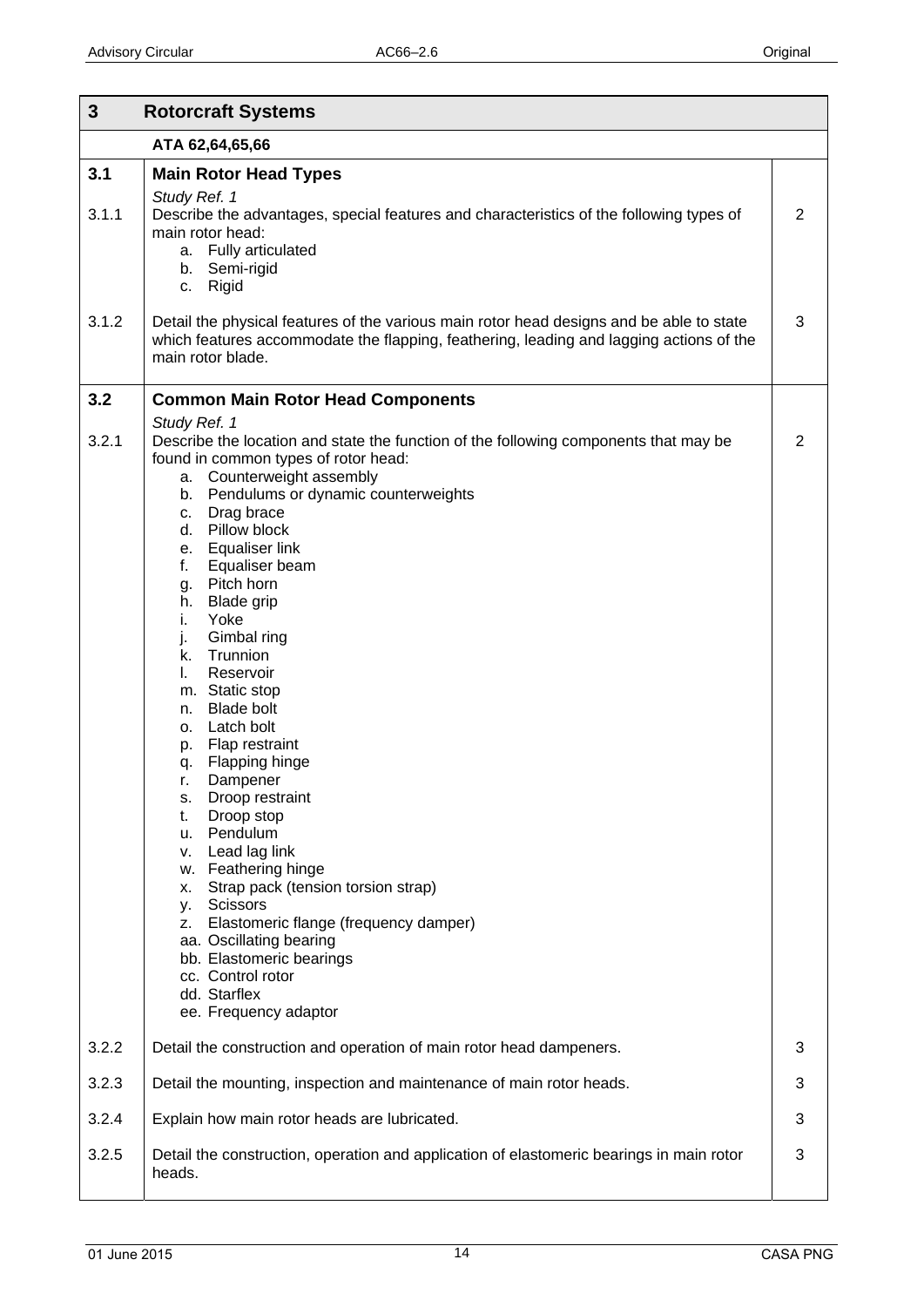<span id="page-14-0"></span>

| 3.3    | <b>Main Rotor Blades</b>                                                                                                                                                                                                                                                                                                                                                                                                                                                                                                                                                                                                       |                |
|--------|--------------------------------------------------------------------------------------------------------------------------------------------------------------------------------------------------------------------------------------------------------------------------------------------------------------------------------------------------------------------------------------------------------------------------------------------------------------------------------------------------------------------------------------------------------------------------------------------------------------------------------|----------------|
| 3.3.1  | Study Ref. 1<br>Describe the following main rotor blade features, construction methods and components:<br>Types of materials used in blade construction including metal, wood and<br>а.<br>composites<br>b. Blade spars<br>c. Use of honeycomb material<br>Nose block<br>d.<br>Grip plate<br>e.<br><b>Doublers</b><br>f.<br>g. Skins<br>h. Drag plates<br>i.<br>Tabs<br>Alignment pins<br>j.<br>k. Abrasion strips<br>Box beam<br>$\mathbf{L}$<br>m. Box beam doublers<br>n. Blade crack indicator systems<br><b>Balance weights</b><br>0.<br>p. Tip caps<br>q. Interchangeability of blades<br>Blade attachment systems<br>r. | $\overline{2}$ |
| 3.3.2  | Detail typical main rotor blade maintenance procedures and diagnose common defects<br>associated with main rotor blades. Determine how these defects may be identified in<br>service and rectified.                                                                                                                                                                                                                                                                                                                                                                                                                            | 3              |
| 3.4    | <b>Blade Tracking, Balancing and Rotorcraft Vibration Analysis</b>                                                                                                                                                                                                                                                                                                                                                                                                                                                                                                                                                             |                |
| 3.4.1  | Study Ref. 1<br>Detail the various methods of tracking main and tail rotor blades and state when tracking<br>should be carried out and adjustments that could be made.                                                                                                                                                                                                                                                                                                                                                                                                                                                         | 3              |
| 3.4.2  | Detail the various methods of balancing main rotor systems both statically and<br>dynamically.                                                                                                                                                                                                                                                                                                                                                                                                                                                                                                                                 | 3              |
| 3.4.3  | Determine how and when to carry out hub/main rotor blade alignment checks and/or<br>adjustment on semi-rigid rotor heads.                                                                                                                                                                                                                                                                                                                                                                                                                                                                                                      | 3              |
| 3.4.4  | Detail the limitations on main rotor blade sweeping and trim tab bending.                                                                                                                                                                                                                                                                                                                                                                                                                                                                                                                                                      | 3              |
| 3.4.5  | State the maintenance requirements of the various types of main rotor head damper.                                                                                                                                                                                                                                                                                                                                                                                                                                                                                                                                             | $\overline{2}$ |
| 3.4.6  | State the effects of either too high or too low autorotation RPM.                                                                                                                                                                                                                                                                                                                                                                                                                                                                                                                                                              | $\overline{2}$ |
| 3.4.7  | From given information, derive and determine necessary autorotation RPM corrections.                                                                                                                                                                                                                                                                                                                                                                                                                                                                                                                                           | 3              |
| 3.4.8  | Detail the types of vibration experienced in rotorcraft; determine their probable cause and<br>what maintenance action is required to reduce the level of the vibration.                                                                                                                                                                                                                                                                                                                                                                                                                                                       | 3              |
| 3.4.9  | Detail ground resonance, determine its cause and what corrective maintenance is<br>necessary should resonance occur.                                                                                                                                                                                                                                                                                                                                                                                                                                                                                                           | 3              |
| 3.4.10 | Describe the damper alignment checks required on multi-bladed rotor systems fitted with<br>elastomeric dampers and state the maintenance requirements of the various types of<br>damper.                                                                                                                                                                                                                                                                                                                                                                                                                                       | 2              |
| 3.4.11 | Describe the various methods used to dampen vibration.                                                                                                                                                                                                                                                                                                                                                                                                                                                                                                                                                                         | $\overline{2}$ |
| 3.4.12 | Identify and explain electronic (strobe) and hand held rotor tracking equipment.                                                                                                                                                                                                                                                                                                                                                                                                                                                                                                                                               | $\sqrt{3}$     |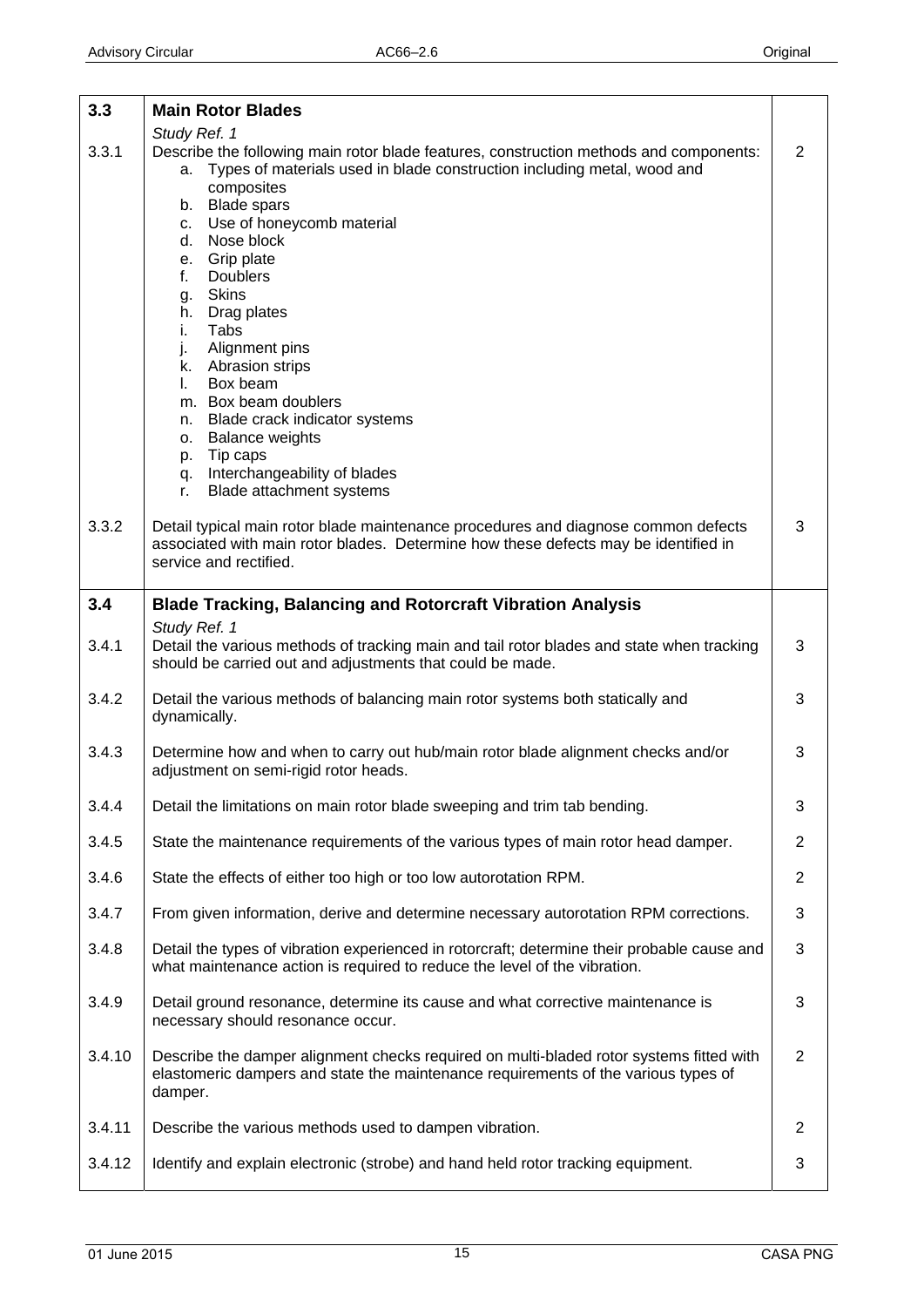<span id="page-15-0"></span>

| 3.5   | <b>Rotor System Maintenance and Inspection</b>                                                                                                                                                                                                                                                                                                                                           |                |
|-------|------------------------------------------------------------------------------------------------------------------------------------------------------------------------------------------------------------------------------------------------------------------------------------------------------------------------------------------------------------------------------------------|----------------|
| 3.5.1 | Study Ref. 1<br>Detail the following main rotor system maintenance activities:<br>Blade cleaning and waxing<br>a.<br>Doubler delamination check<br>b.<br>Removing and refitting rotor heads including torquing procedures.<br>C.<br>d. Hoisting a rotor head<br>e. Blade removal and replacement<br>f.<br>Tab bending                                                                    | 3              |
|       | g. Checking and lubricating bearings<br>h. Stabiliser bar damper maintenance including damper timing                                                                                                                                                                                                                                                                                     |                |
| 3.5.2 | Specify the effects of stabiliser bar damper timing on rotorcraft control.                                                                                                                                                                                                                                                                                                               | 2              |
| 3.5.3 | Describe the methods of main rotor droop compensation.                                                                                                                                                                                                                                                                                                                                   | $\overline{2}$ |
| 3.6   | <b>Tail Rotor Systems</b>                                                                                                                                                                                                                                                                                                                                                                |                |
| 3.6.1 | Study Ref. 1<br>Detail a typical tail rotor assembly with regard to the following:<br>a. Blade construction methods for metal and composite blades.<br>b. Strike indication devices<br>c. Pitch change mechanism<br>d. Cross head<br>e. Pitch change horn<br>f.<br>Yoke<br><b>Balance weights</b><br>g.<br>Stops<br>h.<br>Pitch links<br>i.<br>j.<br>Delta hinge<br>k. Feathering action | 3              |
|       | Blade attachment systems<br>I.<br>m. Tail rotor mounting<br>Maintenance and inspection of tail rotor blades<br>n.                                                                                                                                                                                                                                                                        |                |
| 3.6.2 | Describe the construction and operating capabilities of ducted and Enstrom tail rotors<br>systems.                                                                                                                                                                                                                                                                                       | 2              |
| 3.6.3 | Describe the construction and principles of operation of ducted fan rotor anti-torque<br>systems.                                                                                                                                                                                                                                                                                        | 2              |
| 3.6.4 | Specify how anti-torque control is achieved by aerodynamic means.                                                                                                                                                                                                                                                                                                                        | $\overline{2}$ |
| 3.6.5 | Describe tail rotor balancing procedures and the placement of balance weights.                                                                                                                                                                                                                                                                                                           | $\overline{2}$ |
| 3.6.6 | Describe the following factors:<br>Tail rotor drift<br>a.<br>Tail rotor roll<br>b.                                                                                                                                                                                                                                                                                                       | $\overline{2}$ |
| 3.6.7 | Detail the identification and rectification of tail rotor system defect including the following:<br>Vibrations<br>a.<br>Tail rotor strike<br>b.<br>c. Pedal binding<br>d. Lack of tail rotor authority                                                                                                                                                                                   | 3              |
| 3.6.8 | Distinguish between low, medium and high frequency vibrations on a helicopter stating<br>their likely source, frequency bands, detection methods and probable rectification.                                                                                                                                                                                                             | 3              |
| 3.6.9 | State causes of variations in tail rotor pedal forces during rotorcraft operation.                                                                                                                                                                                                                                                                                                       | $\overline{2}$ |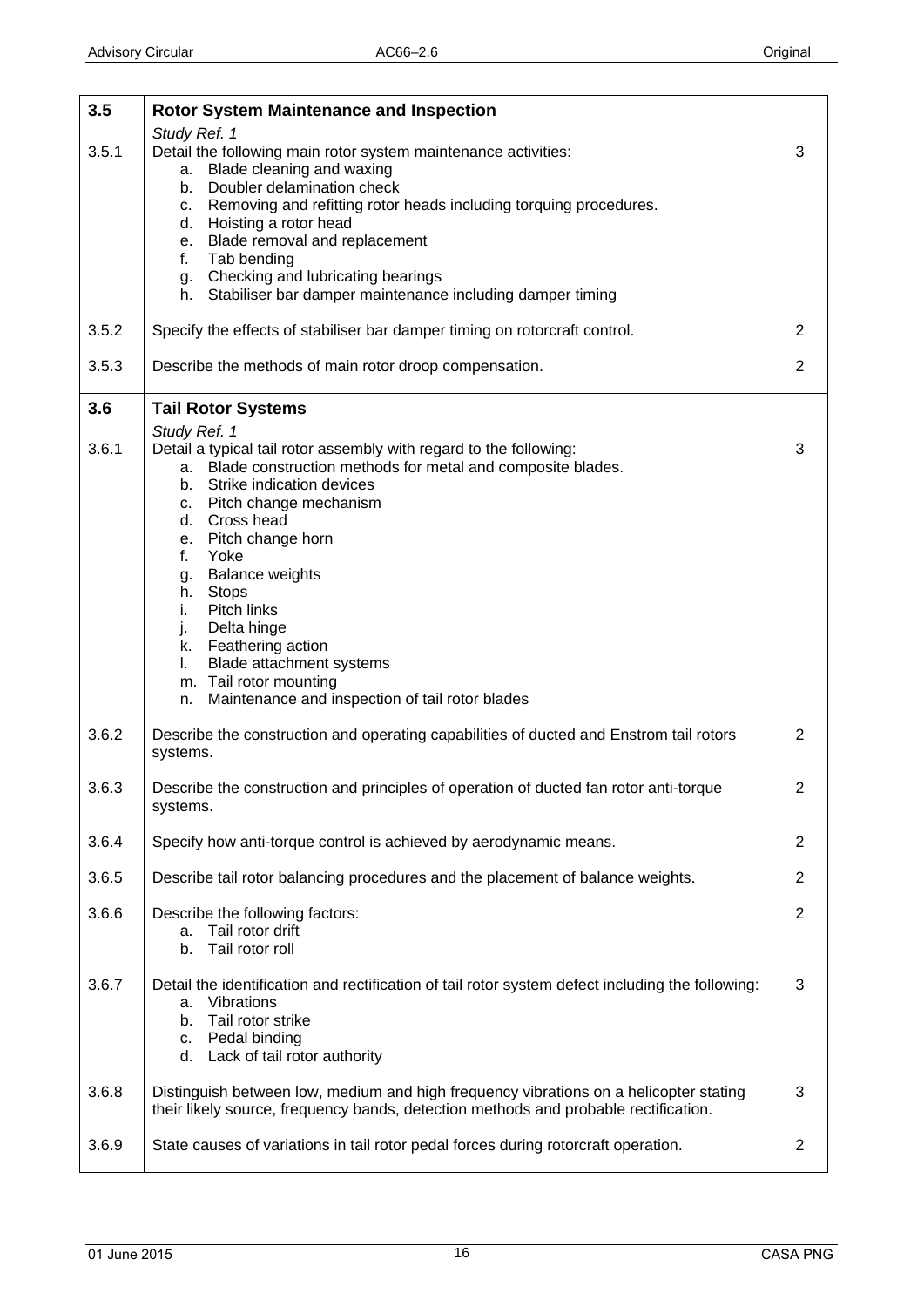<span id="page-16-0"></span>

| $\overline{\mathbf{4}}$ | <b>Flight Control Systems</b>                                                                                                                                                                                                                                                                                                                                                                                                                                                                                                                                                        |   |
|-------------------------|--------------------------------------------------------------------------------------------------------------------------------------------------------------------------------------------------------------------------------------------------------------------------------------------------------------------------------------------------------------------------------------------------------------------------------------------------------------------------------------------------------------------------------------------------------------------------------------|---|
|                         | <b>ATA 67</b>                                                                                                                                                                                                                                                                                                                                                                                                                                                                                                                                                                        |   |
| 4.1                     | <b>Mechanical Control System Components</b>                                                                                                                                                                                                                                                                                                                                                                                                                                                                                                                                          |   |
| 4.1.1                   | Study Ref. 1<br>Detail the following components, their function, and where applicable, adjustment<br>procedures:<br>Push-pull tubes and their end fittings<br>a.<br><b>Bellcranks</b><br>b.<br>c. Levers<br>d. Torque arms and torque tubes<br>e. Primary and secondary control stops in both the cockpit and control surface<br>Mixer boxes<br>f.<br>Force gradients<br>g.<br>h. Friction devices<br>Magnetic brakes<br>i.<br>Trim units<br>j.<br>k. Bungee springs<br>Universal joints<br>I.<br>m. Quadrants<br>Components/switches on a typical collective and cyclic lever<br>n. | 3 |
| 4.2                     | <b>Cable Control System Components</b>                                                                                                                                                                                                                                                                                                                                                                                                                                                                                                                                               |   |
| 4.2.1                   | Study Ref. 1<br>Detail the following components, their construction, function, identification, inspection<br>and maintenance including wear limits:<br>a. Automatic cable tensioning devices<br>b. Cables<br>c. Cable fittings<br>d. Cable guards<br>e. Fairleads and guides<br>Pulleys<br>f.                                                                                                                                                                                                                                                                                        | 3 |
| 4.2.2                   | State acceptable cable deflection limits for fairleads.                                                                                                                                                                                                                                                                                                                                                                                                                                                                                                                              | 2 |
| 4.2.3                   | Determine limitations on the fitment of new cables to used fibre type pulleys.                                                                                                                                                                                                                                                                                                                                                                                                                                                                                                       | 3 |
| 4.3                     | <b>Control Chains</b>                                                                                                                                                                                                                                                                                                                                                                                                                                                                                                                                                                |   |
| 4.3.1                   | Describe the applications, constructional features, and dimensional terms with respect to<br>control chains, including silent chains.                                                                                                                                                                                                                                                                                                                                                                                                                                                | 2 |
| 4.3.2                   | State the physical features of chain installations that provide correct running in endless<br>and terminating chains, protection against incorrect assembly, and jamming on sprocket<br>teeth.                                                                                                                                                                                                                                                                                                                                                                                       | 2 |
| 4.3.3                   | Detail the methods used to assess wear and distortion of chains and sprockets.<br>Determine how elongation of chains is assessed. Explain the corrosion protection and<br>storage requirements of chains.                                                                                                                                                                                                                                                                                                                                                                            | 3 |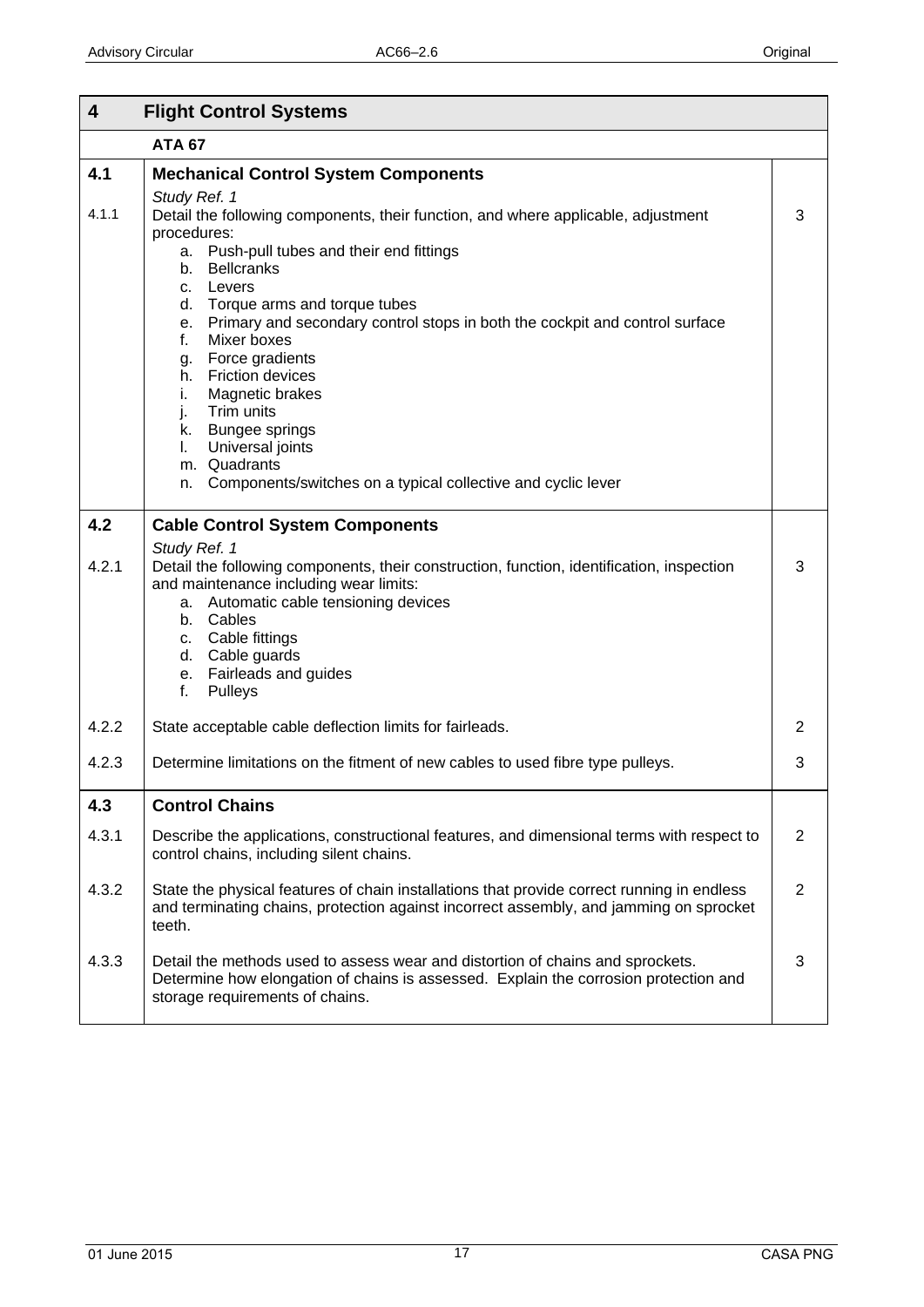<span id="page-17-0"></span>

| 4.4   | <b>Swashplate Assemblies</b>                                                                                                                                                                                                                                                                                                                                                                                                                                                                                     |                |
|-------|------------------------------------------------------------------------------------------------------------------------------------------------------------------------------------------------------------------------------------------------------------------------------------------------------------------------------------------------------------------------------------------------------------------------------------------------------------------------------------------------------------------|----------------|
| 4.4.1 | Study Ref. 1<br>Describe the construction and principles of operation for a typical swashplate assembly<br>with particular regard to the following:<br>Movement with corresponding control inputs<br>a.<br>Relationship of control inputs to control outputs<br>b.<br>Stationary and rotating members<br>C.<br>Swashplate support<br>d.<br>Collective sleeve<br>е.<br>Inner ring<br>f.<br>Outer ring<br>g.<br>Uniball<br>h.<br>Drive links<br>i.<br>Collective lever<br>j.<br>k. Bearings<br>Control plate<br>I. | 2              |
| 4.4.2 | Determine the control inputs for a swashplate assembly and explain how such inputs<br>affect the tip path plane of the main rotor                                                                                                                                                                                                                                                                                                                                                                                | $\mathbf{3}$   |
| 4.5   | <b>Rotorcraft Control System layout</b>                                                                                                                                                                                                                                                                                                                                                                                                                                                                          |                |
| 4.5.1 | Study Ref. 1<br>Detail the layout of a typical mechanical and hydraulic power assisted flight control<br>system including collective, cyclic and tail rotor controls.                                                                                                                                                                                                                                                                                                                                            | 3              |
| 4.5.2 | Determine the operation and functions of a cyclic control system.                                                                                                                                                                                                                                                                                                                                                                                                                                                | 3              |
| 4.5.3 | Detail the layout and locations of components from the cyclic stick to the pitch change<br>rod inclusive.                                                                                                                                                                                                                                                                                                                                                                                                        | 3              |
| 4.5.4 | Determine the operation and functions of a collective control system.                                                                                                                                                                                                                                                                                                                                                                                                                                            | 3              |
| 4.5.5 | Detail the layout and locations of components from the collective stick to the pitch<br>change rod inclusive.                                                                                                                                                                                                                                                                                                                                                                                                    | 3              |
| 4.5.6 | Determine methods of main rotor RPM compensation applicable to the collective control.                                                                                                                                                                                                                                                                                                                                                                                                                           | 3              |
| 4.5.7 | Determine the operation and functions of a tail rotor control system.                                                                                                                                                                                                                                                                                                                                                                                                                                            | 3              |
| 4.5.8 | Detail the layout and locations of components of a tail rotor control system                                                                                                                                                                                                                                                                                                                                                                                                                                     | 3              |
| 4.6   | <b>Main Rotor Control System Rigging</b>                                                                                                                                                                                                                                                                                                                                                                                                                                                                         |                |
| 4.6.1 | Study Ref. 1<br>Detail procedures for rigging a typical main rotor control system for freedom of operation,<br>correct range of movement, throttle-collective correlation, synchronised elevator<br>operation, and friction adjustment.                                                                                                                                                                                                                                                                          | 3              |
| 4.6.2 | Describe the effects of "play" in a main rotor control system and how play is commonly<br>assessed and rectified.                                                                                                                                                                                                                                                                                                                                                                                                | $\overline{2}$ |
| 4.7   | <b>Tail Rotor Control System Rigging</b>                                                                                                                                                                                                                                                                                                                                                                                                                                                                         |                |
| 4.7.1 | Study Ref. 1<br>Detail procedures for rigging a tail rotor control system including pedal travel and<br>alignment, T/R range of movement, cable tension, control chain twist and sprocket<br>engagement and rod or tube adjustment.                                                                                                                                                                                                                                                                              | 3              |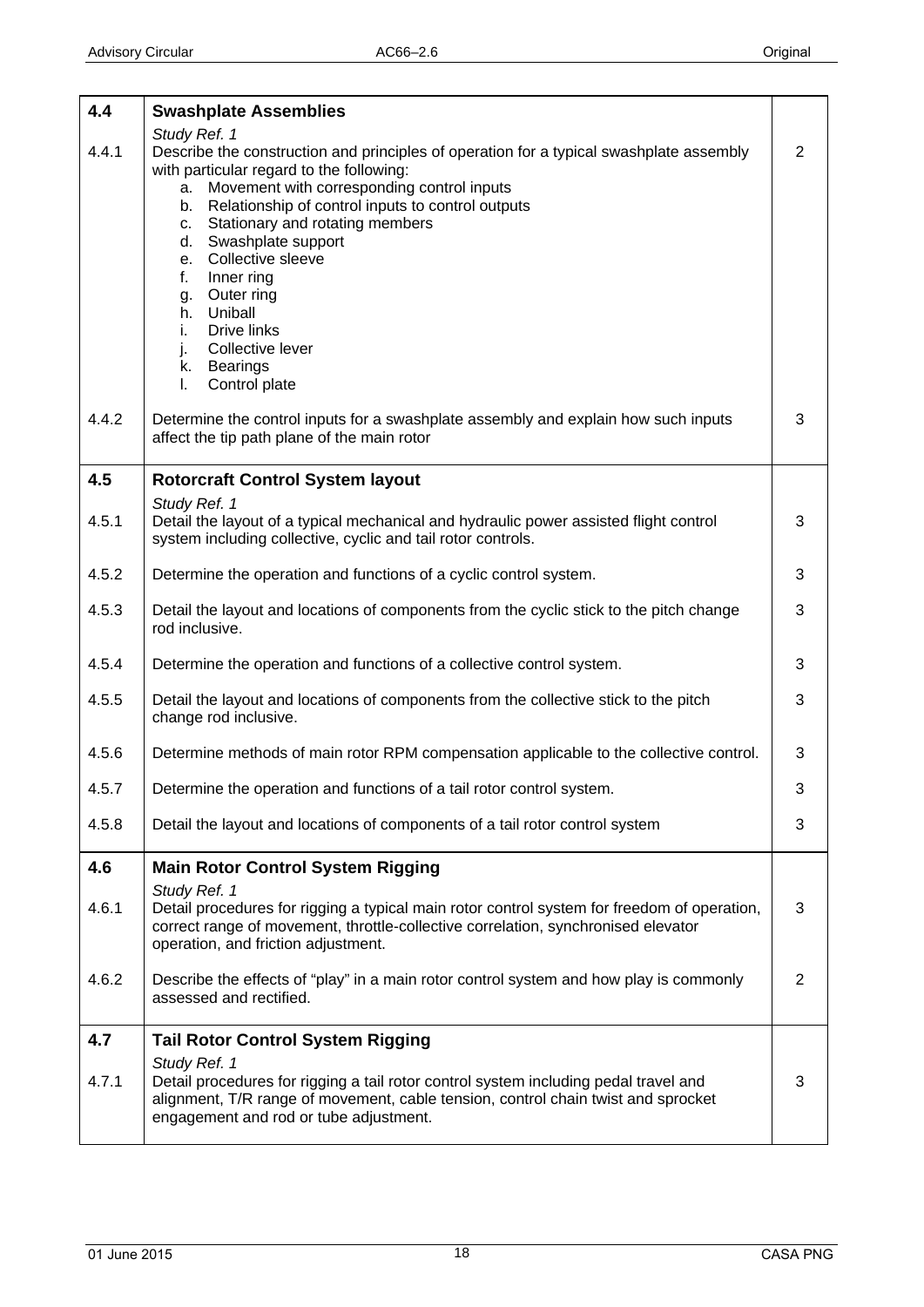<span id="page-18-0"></span>

| 4.8   | <b>General Maintenance Requirements</b>                                                                                                                                                                                    |                |
|-------|----------------------------------------------------------------------------------------------------------------------------------------------------------------------------------------------------------------------------|----------------|
| 4.8.1 | Study Ref. 1<br>Identify defects in control cables and control rod assemblies including bearings.                                                                                                                          | $\mathcal{P}$  |
| 4.8.2 | Identify standards for control rod/cable clearances between fluid lines, electrical wiring<br>and rotorcraft structure/hardware.                                                                                           | 1              |
| 4.8.3 | Identify limits for the use of fairleads, cable guides, cable drums, pulleys and bellcranks.                                                                                                                               | 1              |
| 4.8.4 | Describe the inspection and maintenance requirements, including corrosion and wear<br>limits, for the following components:<br>Cables<br>а.<br>Cable fittings<br>b.<br>Cable guards<br>C.<br>Fairleads<br>d.<br>e. Pulleys | $\overline{2}$ |
| 4.8.5 | State the number of threads permitted to be showing on a correctly assembled pushrod<br>or control linkage.                                                                                                                | 2              |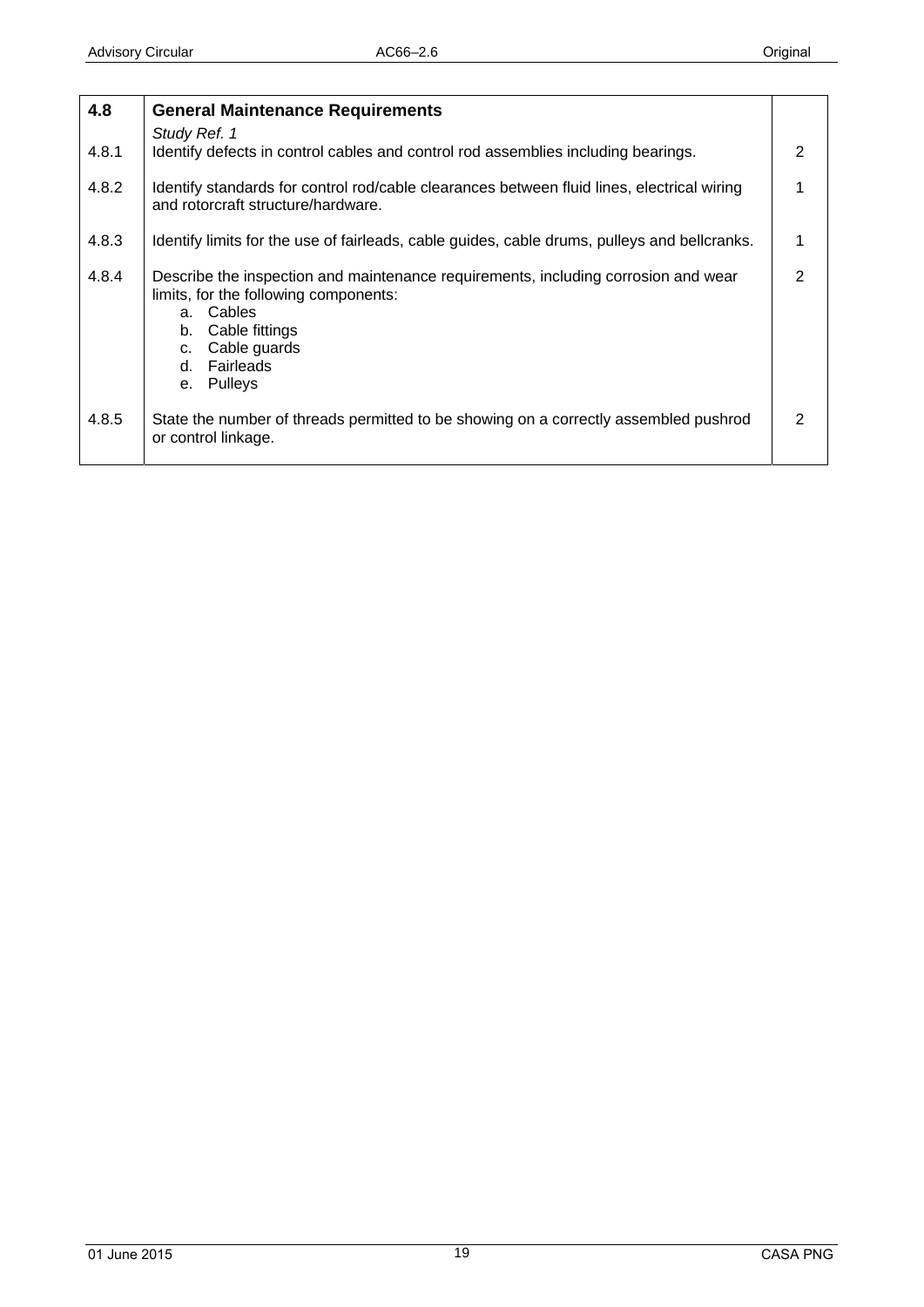<span id="page-19-0"></span>

| 5     | <b>Hydraulics</b>                                                                                                                                                                                                 |                |
|-------|-------------------------------------------------------------------------------------------------------------------------------------------------------------------------------------------------------------------|----------------|
|       | <b>ATA 29</b>                                                                                                                                                                                                     |                |
| 5.1   | <b>General Hydraulic System Layout</b><br>Study Ref. 1, 3 & 4                                                                                                                                                     |                |
| 5.1.1 | Detail the constructional features and explain the principle of operation of a typical<br>rotorcraft hydraulic system including an open-centre type system.                                                       | 3              |
| 5.1.2 | Detail the layout of a dual hydraulic system; explain how it varies from a single system<br>and how the hydraulic pumps on a multi engine helicopter would be connected into the<br>system.                       | 3              |
| 5.1.3 | Identify flight controls that would typically be power assisted.                                                                                                                                                  | 2              |
| 5.2   | <b>Hydraulic System Components</b>                                                                                                                                                                                |                |
| 5.2.1 | Study Ref. 1, 3 & 4<br>Detail the relationship between the following components; explain their construction,<br>determine their location and evaluate their function in a basic hydraulic power supply<br>system: | 3              |
|       | a. Accumulators<br>b. Solenoid valve                                                                                                                                                                              |                |
|       | c. Selector valves<br>d. Pressure regulator valve                                                                                                                                                                 |                |
|       | Filters, micronic filters and filter maintenance<br>е.<br>Filter clogging indicators<br>f.                                                                                                                        |                |
|       | Check valves including orifice check valves<br>g.<br>Pressure transmitter and switch<br>h.                                                                                                                        |                |
|       | i.<br>Temperature bulb and switch                                                                                                                                                                                 |                |
|       | <b>Restrictor fittings</b><br>j.<br>Quick disconnect sockets<br>k.                                                                                                                                                |                |
|       | I.<br>Gear, gerotor and axial piston pumps<br>m. Reservoirs and associated components                                                                                                                             |                |
|       | n. Location of a reservoir in a system<br>o. Irreversible valves                                                                                                                                                  |                |
|       | Test couplings<br>p.                                                                                                                                                                                              |                |
| 5.3   | <b>Servo Actuator Units</b>                                                                                                                                                                                       |                |
| 5.3.1 | Study Ref. 1, 3 & 4<br>Describe the primary purpose of a hydraulic actuator in a flight control system.                                                                                                           | $\overline{2}$ |
| 5.3.2 | Distinguish the differences between powered and power assisted flight controls.                                                                                                                                   | 3              |
| 5.3.3 | Describe the construction, location of components and principles of operation of a typical<br>Bell servo unit.                                                                                                    | $\overline{2}$ |
| 5.3.4 | Specify how the feedback of rotor forces is prevented in a servo unit.                                                                                                                                            | $\overline{2}$ |
| 5.3.5 | Identify the principles of operation of a dual type actuator unit.                                                                                                                                                | 1              |
| 5.3.6 | Describe hydraulic lockage.                                                                                                                                                                                       | $\overline{2}$ |
| 5.3.7 | Describe bypass and distributor seizing systems.                                                                                                                                                                  | 2              |
| 5.3.8 | Describe rotor load warning systems.                                                                                                                                                                              | $\mathbf{2}$   |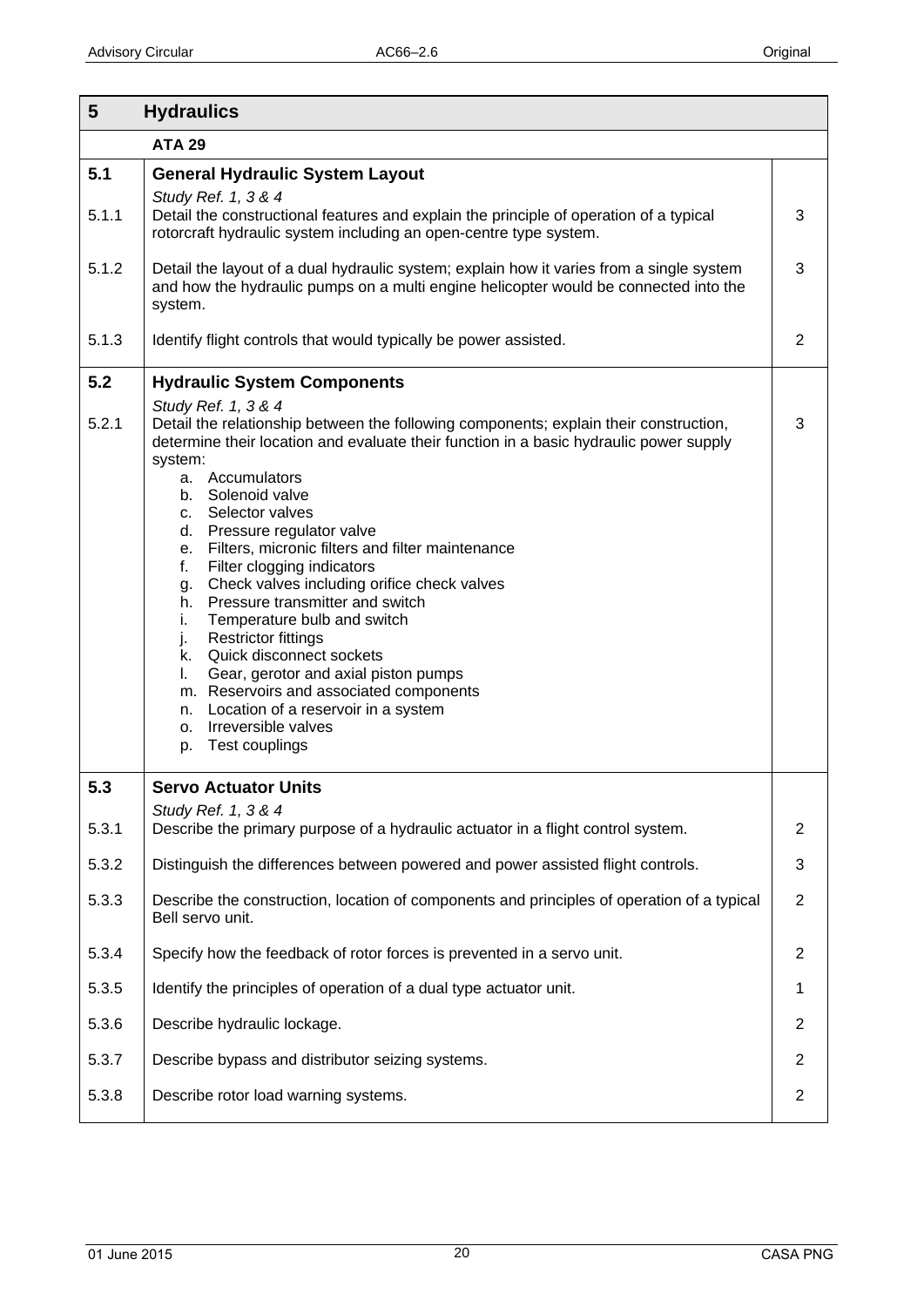<span id="page-20-0"></span>

| 5.4    | <b>Hydraulic Fluids and Seals</b>                                                                                                                                                                            |                |
|--------|--------------------------------------------------------------------------------------------------------------------------------------------------------------------------------------------------------------|----------------|
| 5.4.1  | Study Ref. 1, 3 & 4<br>Detail the generic requirements, composition, characteristics, colour code, precautions,<br>seal compatibility and MIL specification for hydraulic fluid normally used in rotorcraft. | 3              |
| 5.4.2  | Describe the colour code of O-rings used with the common types of hydraulic fluid used<br>in rotorcraft.                                                                                                     | $\overline{2}$ |
| 5.4.3  | State the purpose of backup O-rings in a hydraulic system.                                                                                                                                                   | $\overline{2}$ |
| 5.4.4  | Specify how a leaking hydraulic pump shaft seal would be identified and rectified.                                                                                                                           | 1              |
| 5.5    | <b>Hydraulic Lines and Fittings</b>                                                                                                                                                                          |                |
| 5.5.1  | Study Ref. 1, 3 & 4<br>Identify flexible hoses to determine pressure range, material of construction, and fluid<br>compatibility. Explain what information is printed on hoses.                              | 3              |
| 5.5.2  | Identify by name and state the uses of tube and hose end fittings and their component<br>parts.                                                                                                              | $\overline{2}$ |
| 5.5.3  | Detail the procedures, equipment used and precautions to be observed when fabricating<br>rigid and flexible fluid lines for use in rotorcraft including the tightening of flareless fittings.                | 3              |
| 5.5.4  | Identify hydraulic system fittings and attaching parts by name, and state their uses in the<br>system.                                                                                                       | $\overline{2}$ |
| 5.5.5  | Detail installation and serviceability checks on rigid and flexible fluid lines.                                                                                                                             | 3              |
| 5.5.6  | Describe flexible hose maximum life requirements.                                                                                                                                                            | $\overline{2}$ |
| 5.5.7  | Specify how flexible hose length is measured and how twist is identified and prevented<br>during installation.                                                                                               | $\overline{2}$ |
| 5.5.8  | Describe general system maintenance practices including flushing after contamination<br>and checking a rigid pipe for internal obstruction or loss of concentricity.                                         | 1              |
| 5.5.9  | Detail how hydraulic systems are commonly bled using auxiliary power or during ground<br>running.                                                                                                            | 3              |
| 5.5.10 | Evaluate the effects on helicopter controllability of a hydraulic system failure.                                                                                                                            | 3              |
| 5.5.11 | Describe the differences and requirements of sealed and vented hydraulic systems.                                                                                                                            | $\overline{2}$ |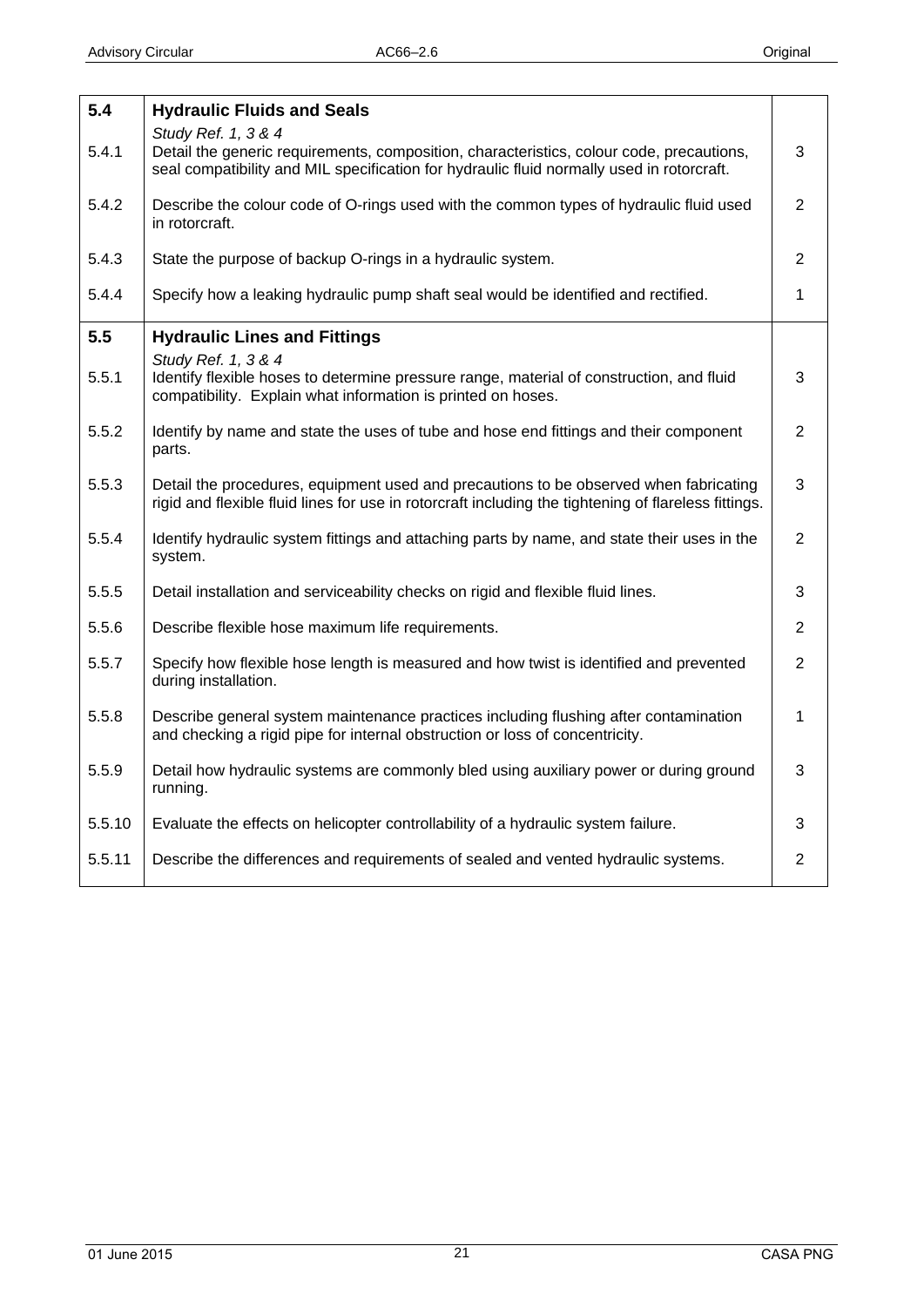<span id="page-21-0"></span>

| 6     | <b>Power Train Components</b>                                                                               |                |
|-------|-------------------------------------------------------------------------------------------------------------|----------------|
|       | <b>ATA 63</b>                                                                                               |                |
| 6.1   | <b>Main Transmission and Drives</b>                                                                         |                |
|       | Study Ref. 1                                                                                                |                |
| 6.1.1 | Describe the construction, functions, component location, principle of operation                            | $\overline{2}$ |
|       | inspection and maintenance of a typical main rotor transmission system with particular                      |                |
|       | regard to the following:                                                                                    |                |
|       | a. Reduction gear design including planetary gear systems                                                   |                |
|       | b. Speed ratios                                                                                             |                |
|       | c. Speed reduction and torque increase                                                                      |                |
|       | d. Drive quills for components and accessories<br>e. Typical bearing types and arrangements in drive quills |                |
|       | Backlash, gear mesh and wear patterns on drive quills<br>f.                                                 |                |
|       | Gear box castings<br>g.                                                                                     |                |
|       | h. Bearing types and arrangements                                                                           |                |
|       | Safety devices<br>i.                                                                                        |                |
|       | j.<br>Lubrication and loads including common types of oil used                                              |                |
|       | Transmission oil cooler location in the lubrication system<br>k.                                            |                |
|       | Filters and clogging warning devices<br>I.                                                                  |                |
|       | m. Chip detectors and magnetic plugs                                                                        |                |
|       | Oil seals<br>n.                                                                                             |                |
|       | Identification of wear debris found in filters and on magnetic plugs<br>0.                                  |                |
|       | Transmission mounts and, friction dampers<br>p.                                                             |                |
|       | q. Various mounting methods including the nodal beam mounting system                                        |                |
|       | <b>Isolation mounts</b><br>r.                                                                               |                |
|       | Main rotor system vertical alignment and adjustment<br>s.<br>Adaptor plates<br>t.                           |                |
|       | u. Engine mounts                                                                                            |                |
|       | v. Clutches including centrifugal type                                                                      |                |
|       | w. The transmission drive effects of a free turbine engine                                                  |                |
|       | x. Belts and belt drive mechanisms                                                                          |                |
|       | y. Engine to transmission input shafts                                                                      |                |
|       | z. Shaft lubrication                                                                                        |                |
|       | aa. Shaft alignment                                                                                         |                |
|       | bb. Shaft cooling                                                                                           |                |
|       | cc. Shaft temperature sensing devices                                                                       |                |
|       | dd. Free wheel units including the sprag clutch                                                             |                |
|       | ee. Rotor brakes                                                                                            |                |
|       | Main rotor masts or drive shafts and associated spline arrangements<br>ff.                                  |                |
|       | gg. Main rotor retention devices                                                                            |                |
|       | hh. Torque meters<br>Drive train servicing requirements<br>ii.                                              |                |
|       | Drive train troubleshooting and rectification                                                               |                |
|       | jj.<br>kk. General inspection requirements for a main rotor mast                                            |                |
|       | Engine to transmission alignment.<br>II.                                                                    |                |
|       | mm. Purpose of drive train offset to main rotor gearbox centre line input.                                  |                |
|       |                                                                                                             |                |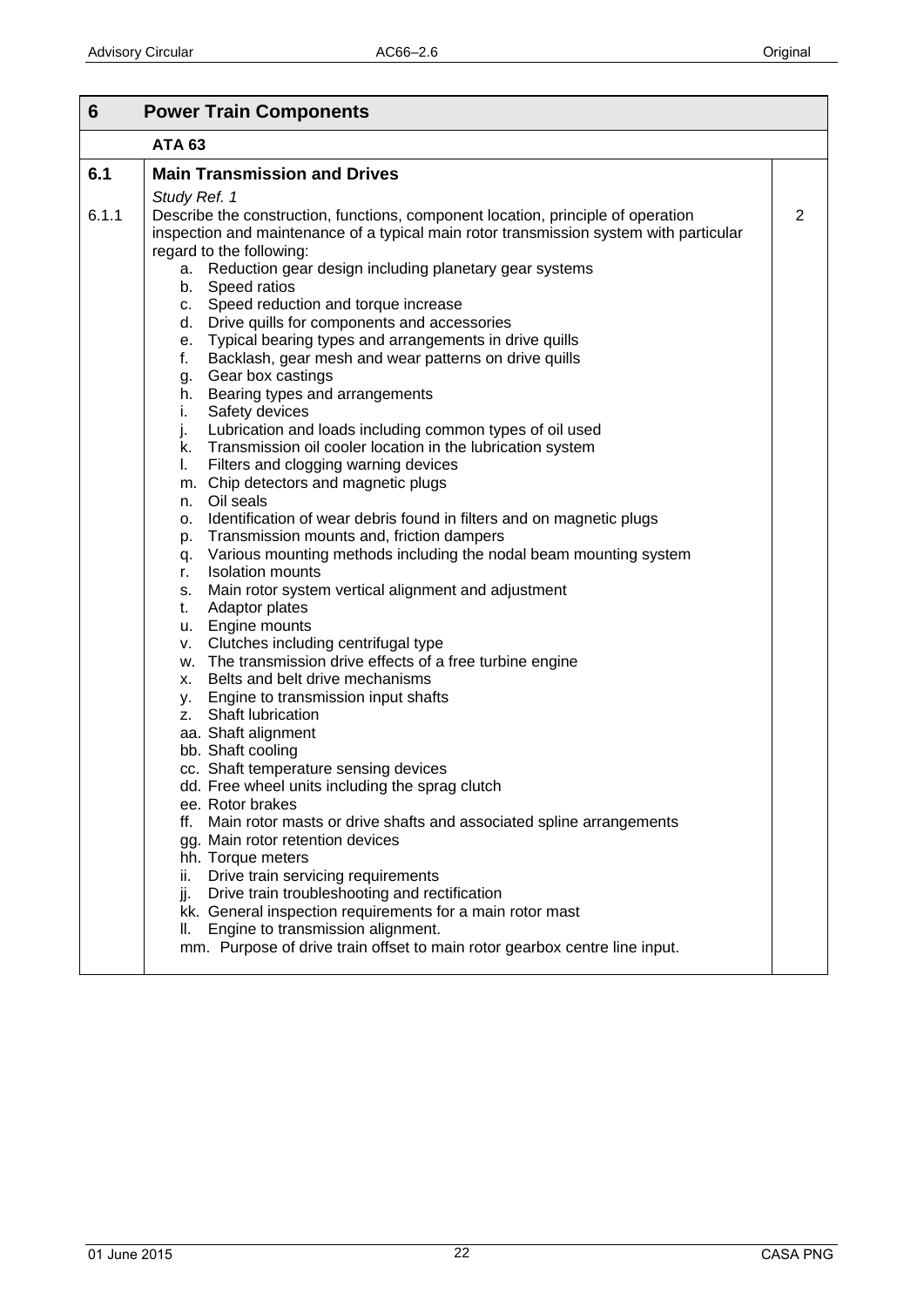<span id="page-22-0"></span>

| 6.2   | <b>Tail Rotor Drive Systems</b>                                                                                                                                                                                                                                                                                                                                                                                                                                                                                                                                                                                                                                                                          |  |
|-------|----------------------------------------------------------------------------------------------------------------------------------------------------------------------------------------------------------------------------------------------------------------------------------------------------------------------------------------------------------------------------------------------------------------------------------------------------------------------------------------------------------------------------------------------------------------------------------------------------------------------------------------------------------------------------------------------------------|--|
|       | Study Ref. 1                                                                                                                                                                                                                                                                                                                                                                                                                                                                                                                                                                                                                                                                                             |  |
| 6.2.1 | Describe the construction, mounting, principles of operation and maintenance of the<br>following tail rotor drive system assemblies:<br>a. Drive shaft segments including balancing and alignment<br>Shaft support assemblies including bearings<br>b.<br>Installation and alignment of a Hooke's joint<br>c.<br>Intermediate gearboxes including lubrication, filler and breather arrangements<br>d.<br>Universal joints and flexible couplings<br>е.<br><b>Extension shafts</b><br>90 degree gearbox including lubrication, filler and breather arrangements<br>g.<br>Magnetic plugs and chip detectors<br>h.<br>Drive shaft balancing<br>Drive shaft alignment<br>Tail rotor drive power source<br>k. |  |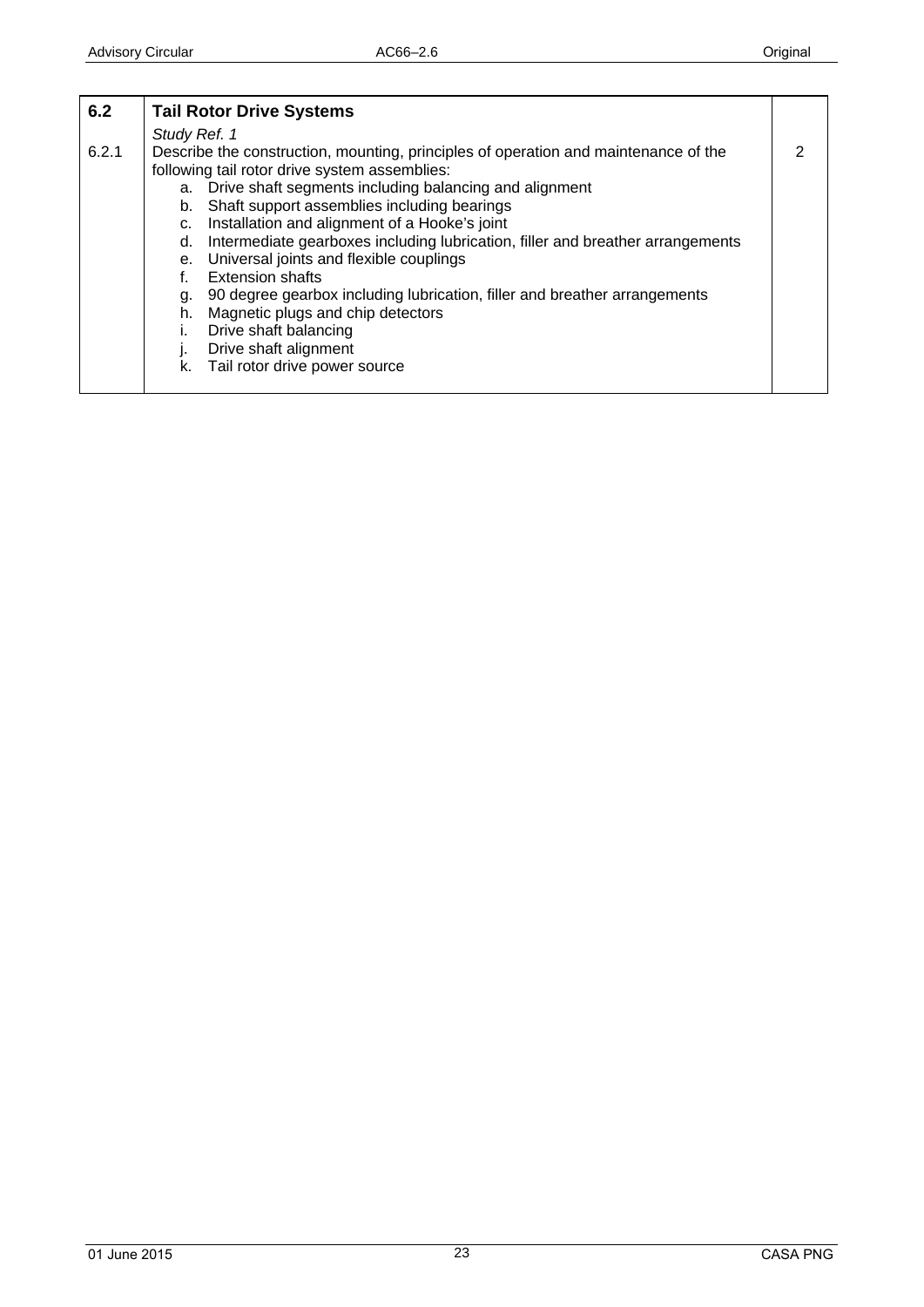<span id="page-23-0"></span>

| 7            | <b>Fuel Systems</b>                                                                                                                                                                                                                                                                                                                                                                                                                                                                                                                                                                                                                                                                                                                                |   |
|--------------|----------------------------------------------------------------------------------------------------------------------------------------------------------------------------------------------------------------------------------------------------------------------------------------------------------------------------------------------------------------------------------------------------------------------------------------------------------------------------------------------------------------------------------------------------------------------------------------------------------------------------------------------------------------------------------------------------------------------------------------------------|---|
|              | <b>ATA 28</b>                                                                                                                                                                                                                                                                                                                                                                                                                                                                                                                                                                                                                                                                                                                                      |   |
| 7.1<br>7.1.1 | <b>Aviation Fuels</b><br>Study Ref. 1<br>Describe the following:                                                                                                                                                                                                                                                                                                                                                                                                                                                                                                                                                                                                                                                                                   | 2 |
|              | a. Types and applications of aviation fuels<br>b. Fuel colour coding<br>c. Fuel storage<br>d. Common causes of fuel contamination<br>e. Quality control of fuel including water testing procedures, proprietary test<br>products and test equipment<br>Storage life and fuel deterioration<br>f.<br>Fuel dispensers including hydrants, bowsers and hand pumps<br>g.<br>h. Refuelling procedures including electrostatic bonding<br>Reuse of drained or decanted fuel<br>Disposal of fuel<br>J.<br>k. Drum refuelling precautions<br>Fuel compatibility with seals<br>m. Common sources of fuel system contamination<br>Preventing/rectifying fuel system contamination<br>n.<br>Fuel dispenser filtration devices including chamois filters<br>о. |   |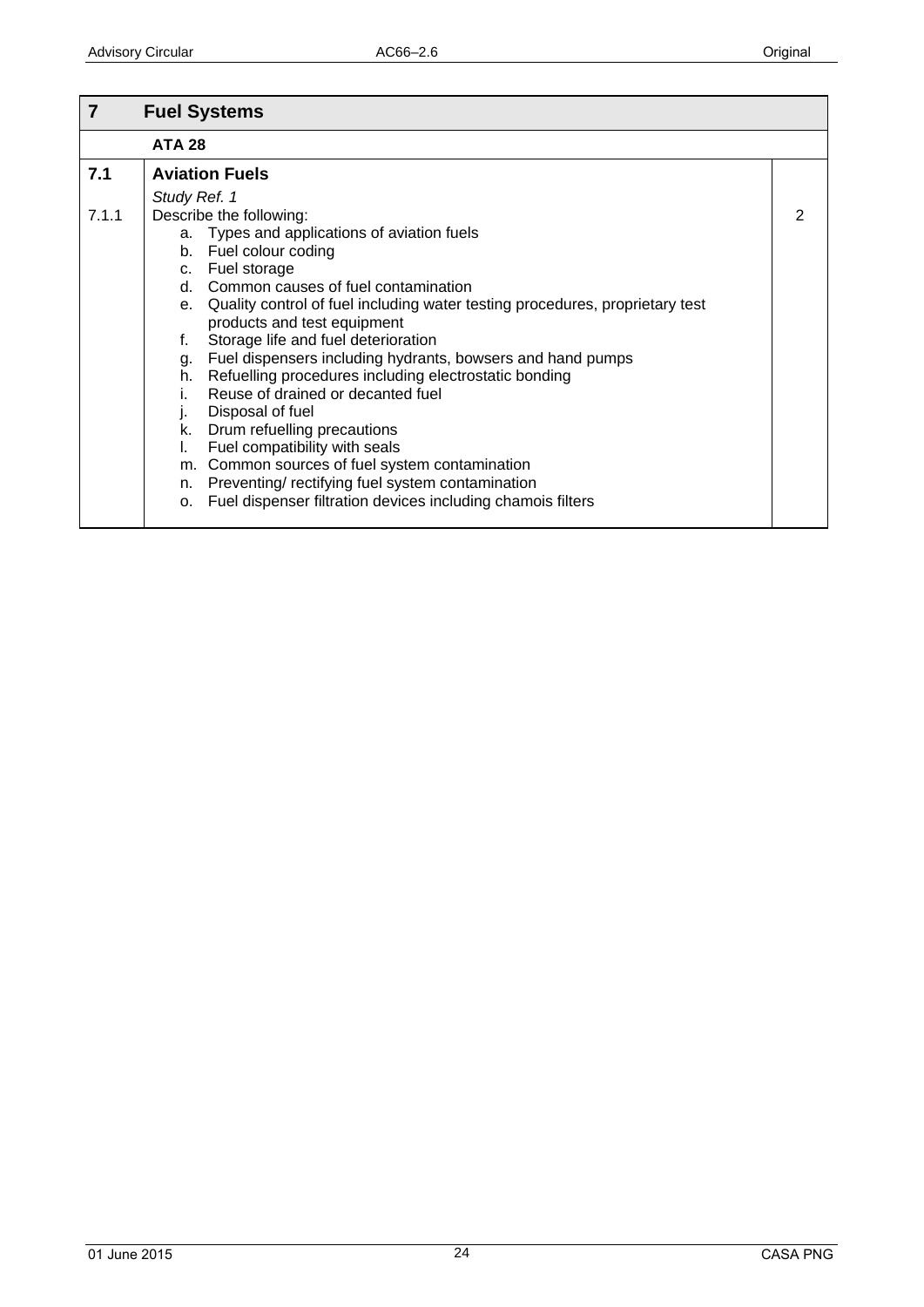<span id="page-24-0"></span>

| 7.2   | <b>Fuel System Components</b>                                                                                                                                                                                                                                                                                                                                                                                                                                                                                                                                                                                                                                                                                                                                                                                                                                 |                |
|-------|---------------------------------------------------------------------------------------------------------------------------------------------------------------------------------------------------------------------------------------------------------------------------------------------------------------------------------------------------------------------------------------------------------------------------------------------------------------------------------------------------------------------------------------------------------------------------------------------------------------------------------------------------------------------------------------------------------------------------------------------------------------------------------------------------------------------------------------------------------------|----------------|
| 7.2.1 | Study Ref. 1<br>Describe the construction, operation, function, inspection and maintenance of the<br>following rotorcraft fuel system components:<br>a. Filters<br>Primers<br>b.<br>Pumps (auxiliary/booster/ejector/jet)<br>C.<br>Centrifugal type booster bumps and when fuel booster pumps are normally used<br>d.<br>in flight<br><b>Strainers</b><br>е.<br>Tanks (rigid, flexible, bladder, integral) fuel and associated hardware<br>f.<br>Crashworthy systems<br>g.<br>h. Valves and cocks<br><b>Baffles</b><br>i.<br>Fuel pipes and hose assemblies<br>j.<br>k. Drains, sumps, vents and stack pipes<br>Airspace interconnection on multiple tanks<br>I.<br>m. Flow meters<br>Contents indicating systems including mechanical, electric and capacitance<br>n.<br>types<br>o. Cross feed and transfer devices<br>p. Refuelling and defuelling systems | $\overline{2}$ |
| 7.2.2 | Specify how the effects of altitude are compensated for in a vane type fuel pump.                                                                                                                                                                                                                                                                                                                                                                                                                                                                                                                                                                                                                                                                                                                                                                             | 1              |
| 7.2.3 | Describe the operation of a jet pump in a rotorcraft's fuel tank system.                                                                                                                                                                                                                                                                                                                                                                                                                                                                                                                                                                                                                                                                                                                                                                                      | $\overline{2}$ |
| 7.2.4 | Describe the reasons a jet pump is used in lieu of an electrical or mechanical driven<br>pump.                                                                                                                                                                                                                                                                                                                                                                                                                                                                                                                                                                                                                                                                                                                                                                | 1              |
| 7.2.5 | State how fuel pressure is regulated on common types of fuel booster pump.                                                                                                                                                                                                                                                                                                                                                                                                                                                                                                                                                                                                                                                                                                                                                                                    | 1              |
| 7.2.6 | State the units of fuel contents measurement generally associated with the different<br>types of indicating system.                                                                                                                                                                                                                                                                                                                                                                                                                                                                                                                                                                                                                                                                                                                                           | 2              |
| 7.2.7 | Specify why kilograms, instead of litres, are preferred for certain types of rotorcraft.                                                                                                                                                                                                                                                                                                                                                                                                                                                                                                                                                                                                                                                                                                                                                                      |                |
| 7.2.8 | Describe the general principles associated with positioning fuel tanks on rotorcraft.                                                                                                                                                                                                                                                                                                                                                                                                                                                                                                                                                                                                                                                                                                                                                                         |                |
| 7.3   | <b>Fuel System Layout</b>                                                                                                                                                                                                                                                                                                                                                                                                                                                                                                                                                                                                                                                                                                                                                                                                                                     |                |
| 7.3.1 | Study Ref. 1<br>From given information, derive the location and determine the relationship of basic fuel<br>system components for a typical fuel system supplying piston and gas turbine engined<br>rotorcraft, including the electrical and instrument interface.                                                                                                                                                                                                                                                                                                                                                                                                                                                                                                                                                                                            | 3              |
| 7.4   | <b>Fuel System Maintenance</b>                                                                                                                                                                                                                                                                                                                                                                                                                                                                                                                                                                                                                                                                                                                                                                                                                                |                |
| 7.4.1 | Study Ref. 1<br>Describe the following maintenance activities:<br>a. Fuel flow checks<br>Fuel transfer checks<br>b.<br>Fuel system and dip stick calibration<br>C.<br>Fuel system decontamination<br>d.<br>Fuel tank/system leak testing and sealing<br>е.<br>Prevention of vapour locks<br>f.<br>Physical separation and securing of fuel lines and electrical cables<br>g.                                                                                                                                                                                                                                                                                                                                                                                                                                                                                  | 2              |
| 7.4.2 | From given information, specify the effect of faults in fuel supply system components on<br>engine operation.                                                                                                                                                                                                                                                                                                                                                                                                                                                                                                                                                                                                                                                                                                                                                 | 2              |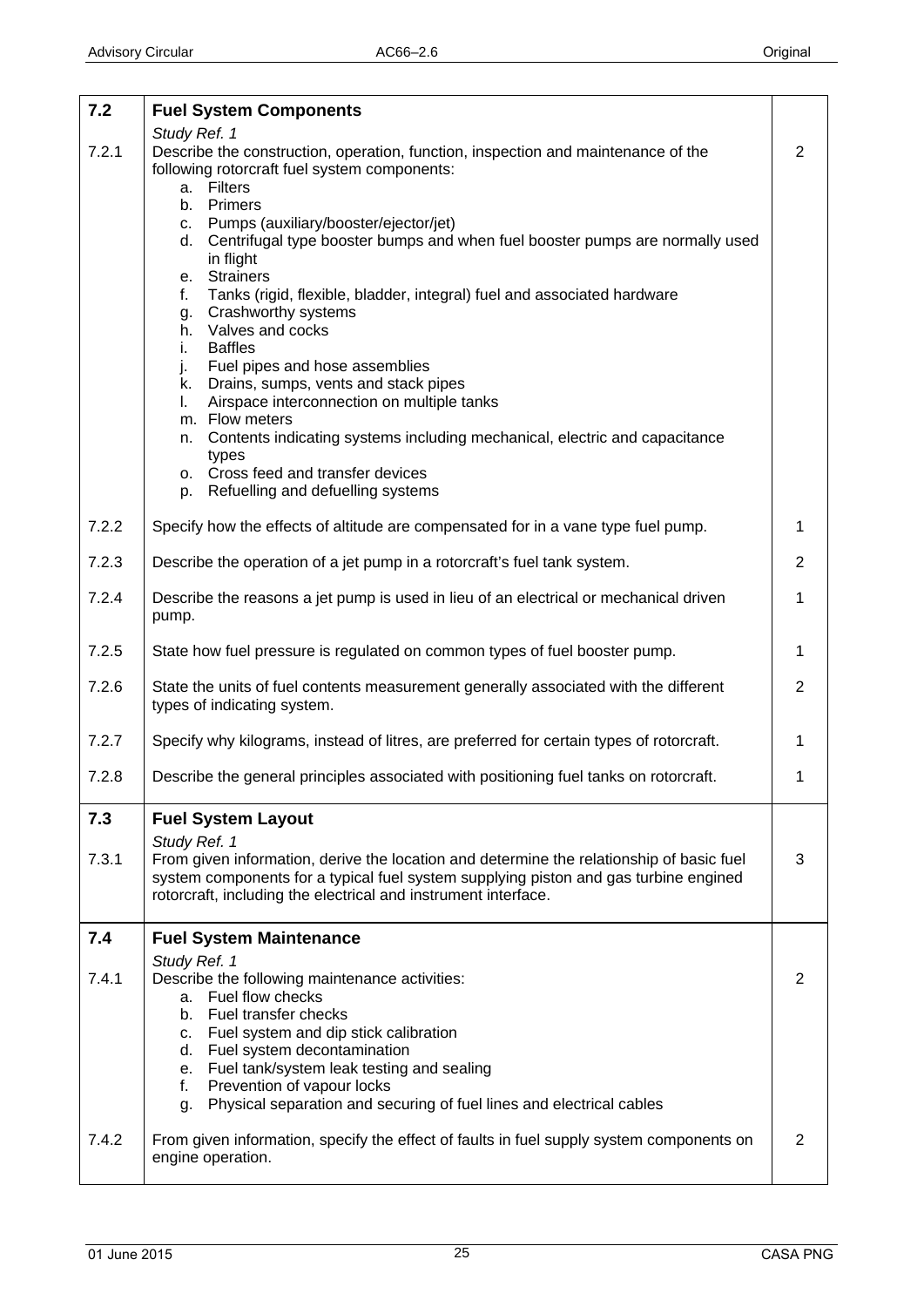<span id="page-25-0"></span>

| 8     | <b>Rotorcraft Weight and Balance</b>                                                                                                                                                                                                                                                                                                                                                                                                                                                                                                                                                                                                                                                                                                                                                                                               |                |
|-------|------------------------------------------------------------------------------------------------------------------------------------------------------------------------------------------------------------------------------------------------------------------------------------------------------------------------------------------------------------------------------------------------------------------------------------------------------------------------------------------------------------------------------------------------------------------------------------------------------------------------------------------------------------------------------------------------------------------------------------------------------------------------------------------------------------------------------------|----------------|
|       | ATA <sub>8</sub>                                                                                                                                                                                                                                                                                                                                                                                                                                                                                                                                                                                                                                                                                                                                                                                                                   |                |
| 8.1   | <b>Theory of Weight and Balance Control</b>                                                                                                                                                                                                                                                                                                                                                                                                                                                                                                                                                                                                                                                                                                                                                                                        |                |
| 8.1.1 | Study Ref. 5<br>Describe the meaning and application of the following weight and balance terms:<br>a. Centre of gravity (CG)<br>b. Rotorcraft weight<br>c. Theory of weight and balance<br>d. Weight limitations<br>e. Maximum gross weight check<br>CG design limits<br>f.<br>Rotorcraft loading aspects<br>g.<br>h. Rotorcraft operating weight<br>Empty weight CG range<br>i.<br>j.<br>Useful load<br>k. Arm<br>Datum/reference datum<br>L.<br>m. Moments and total moment<br>n. Rotorcraft weighing configuration<br>o. Weighing points<br>Minimum fuel<br>p.<br>q. Zero fuel weight<br>Unusable fuel and oil<br>r.<br>s. Ballast placement.<br>Shifting weight<br>t.<br>u. Adverse-loaded CG<br>v. Forward/rearward adverse-loading check<br>w. Ramp weight<br>x. Tare weight<br>y. Fluid levels<br>Installed equipment<br>z. | $\overline{2}$ |
| 8.2   | <b>Weighing Procedures</b><br>Study Ref. 5 & AC 43-2                                                                                                                                                                                                                                                                                                                                                                                                                                                                                                                                                                                                                                                                                                                                                                               |                |
| 8.2.1 | Specify the Rules requirements for rotorcraft weight and balance control.                                                                                                                                                                                                                                                                                                                                                                                                                                                                                                                                                                                                                                                                                                                                                          | 2              |
| 8.2.2 | Detail the following weight and balance principles, practices and procedures:<br>Need for reweighing<br>а.<br>Rotorcraft weighing procedure<br>b.<br>Computation of fore and aft and lateral C of G limits<br>c.<br>Compilation of weight and balance records<br>d.<br>Ballast calculations using formula<br>е.<br>f.<br>Maintenance of weighing scales and associated equipment including load cells<br>Calculation of empty weight changes<br>g.                                                                                                                                                                                                                                                                                                                                                                                 | 3              |
| 8.2.3 | Detail how to correctly complete, and state the information contained on, rotorcraft<br>weight and balance control forms CAA 2102 and CAA 2173.                                                                                                                                                                                                                                                                                                                                                                                                                                                                                                                                                                                                                                                                                    | 3              |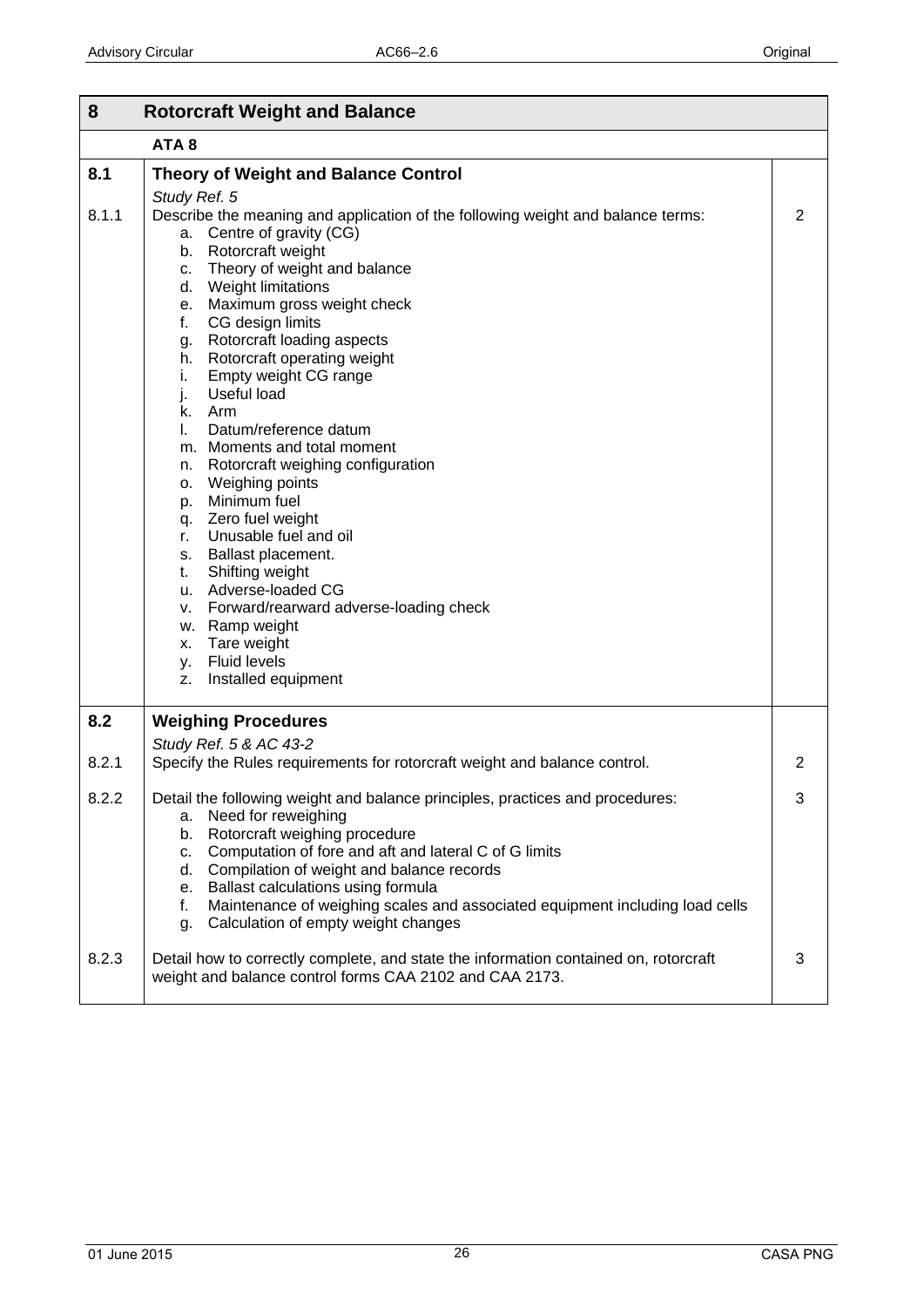<span id="page-26-0"></span>

| 9     | <b>Environmental Systems, Equipment and Furnishings</b>                                                                    |                |
|-------|----------------------------------------------------------------------------------------------------------------------------|----------------|
|       | ATA 21, 25, 30                                                                                                             |                |
| 9.1   | <b>Emergency and Role Equipment</b>                                                                                        |                |
| 9.1.1 | Study Ref. 1, AC43-6 & AC43-11<br>Specify the principles of operation, precautions, installation and maintenance/servicing | $\overline{2}$ |
|       | requirements of the following equipment and furnishings:<br>a. Life jackets                                                |                |
|       | Life rafts<br>b.                                                                                                           |                |
|       | First aid kits and crash axes<br>c.<br><b>Emergency floatation equipment</b><br>d.                                         |                |
|       | Portable fire extinguishers<br>е.                                                                                          |                |
|       | <b>Emergency Locator transmitters</b><br>f.                                                                                |                |
|       | Cargo handling and retention devices<br>g.<br>Seats, seatbelts, harnesses<br>h.                                            |                |
|       | Fire extinguisher systems<br>i.                                                                                            |                |
|       | Fire and smoke detection warning systems<br>j.                                                                             |                |
|       | Explosive devices and pyrotechnics<br>k.                                                                                   |                |
|       | Floats, panniers and stretchers<br>L.<br>m. Search lights                                                                  |                |
|       | Rescue hoists<br>n.                                                                                                        |                |
|       | Cargo hooks<br>о.                                                                                                          |                |
|       | Fire lighters<br>p.<br>Agricultural dispensing equipment                                                                   |                |
|       | q.<br>Cameras<br>r.                                                                                                        |                |
| 9.1.2 | Describe typical ice and rain protection systems found on helicopters with regard to the<br>following:                     | 2              |
|       | Ice formation, classification and detection<br>a.                                                                          |                |
|       | b. Anti-icing and de-icing systems; electrical, hot air and chemical                                                       |                |
|       | c. Rain repellent and removal<br>Probe and drain heating<br>d.                                                             |                |
|       |                                                                                                                            |                |
| 9.2   | <b>Air-conditioning and Heating</b>                                                                                        |                |
|       | Study Ref 1                                                                                                                |                |
| 9.2.1 | Describe a typical air-conditioning system fitted to a rotorcraft with particular regard to<br>the following:              | 2              |
|       | <b>Distribution systems</b><br>а.                                                                                          |                |
|       | Sources of air supply<br>b.                                                                                                |                |
|       | Flow and temperature control<br>c.                                                                                         |                |
|       | Protection and warning devices<br>d.<br><b>Combustion heaters</b>                                                          |                |
|       | е.<br><b>Bleed air heaters</b><br>f.                                                                                       |                |
|       |                                                                                                                            |                |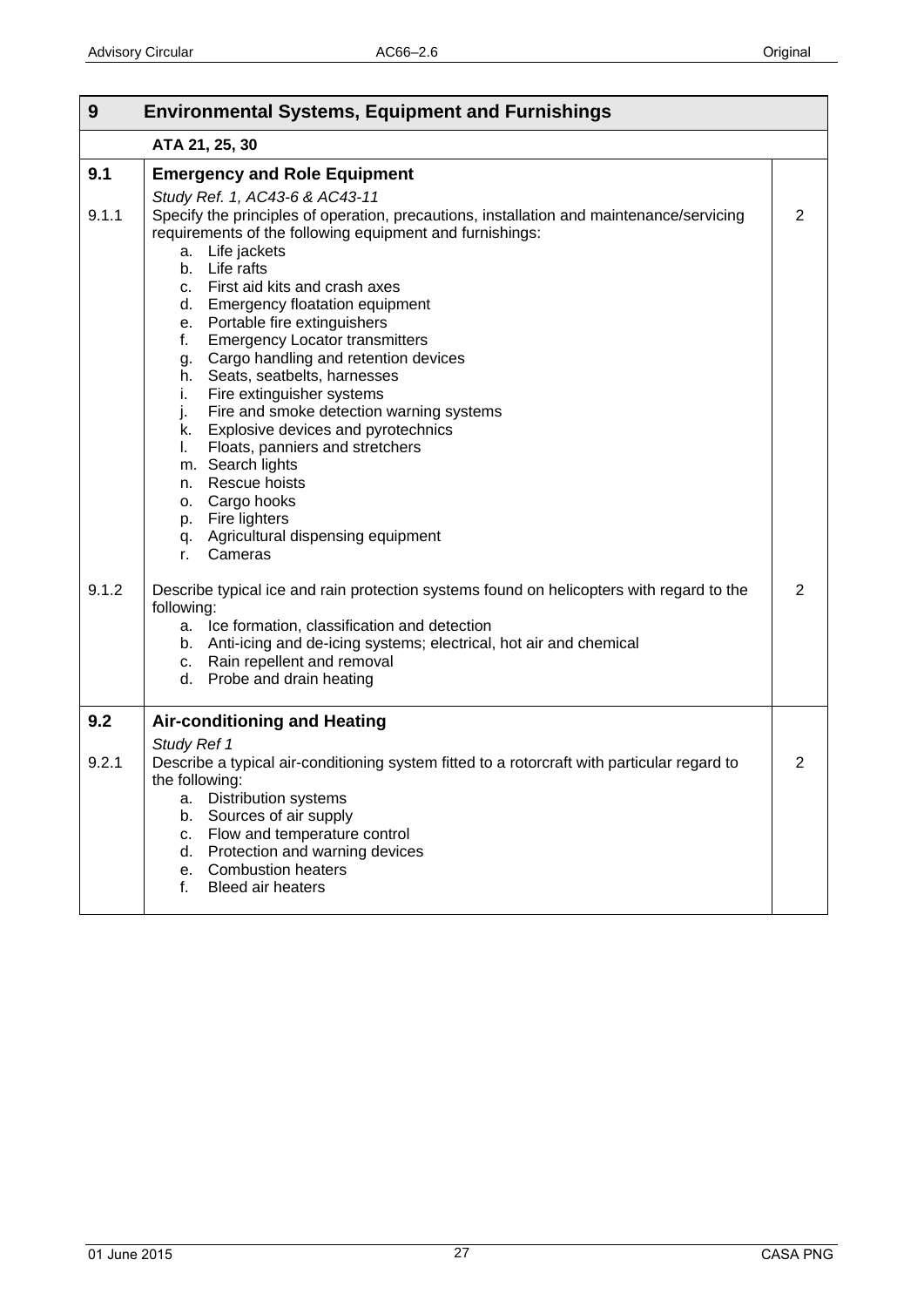<span id="page-27-0"></span>

| 10      | <b>Rotorcraft Servicing, Testing and Ground Handling</b>                                                                                                                                                                                                                                                                                                   |                |
|---------|------------------------------------------------------------------------------------------------------------------------------------------------------------------------------------------------------------------------------------------------------------------------------------------------------------------------------------------------------------|----------------|
|         | ATA 5, 7, 8                                                                                                                                                                                                                                                                                                                                                |                |
| 10.1    | <b>Ground Operations</b>                                                                                                                                                                                                                                                                                                                                   |                |
| 10.1.1  | Study Ref. 1<br>Describe the maintenance and operation of the following ground equipment:<br>Maintenance and operation of lifting equipment<br>a.<br>Servicing stands and access equipment<br>b.<br>c. Auxiliary batteries<br>d. Hydraulic test rigs<br>e. Testing of specialist tools and gauges<br>Ground handling wheels, towing arms and bridles<br>f. | 1              |
| 10.1.2  | Specify the general safety precautions and requirements associated with engine starting,<br>ground running, ground manoeuvring, towing, chocking and "tying down" a rotorcraft.                                                                                                                                                                            | $\overline{2}$ |
| 10.1.3  | Describe rotor tie down methods.                                                                                                                                                                                                                                                                                                                           | $\overline{2}$ |
| 10.1.4  | State the requirements in respect of parking and protecting a rotorcraft for short and<br>extended periods.                                                                                                                                                                                                                                                | $\overline{2}$ |
| 10.1.5  | Identify the danger zones of a rotorcraft when rotors are turning.                                                                                                                                                                                                                                                                                         | $\overline{2}$ |
| 10.1.6  | Describe the constructional requirements and operational considerations when preparing<br>a landing pad for a helicopter.                                                                                                                                                                                                                                  | $\overline{2}$ |
| 10.1.7  | Describe special precautions applicable to personnel when engaging in under-slung load<br>operations.                                                                                                                                                                                                                                                      | $\overline{2}$ |
| 10.1.8  | Illustrate internationally recognised helicopter marshalling signals.                                                                                                                                                                                                                                                                                      | 2              |
| 10.1.9  | Identify the danger zones around a helicopter during ground operations on level and<br>sloping ground and specify ground access techniques when rotors are turning.                                                                                                                                                                                        | $\overline{2}$ |
| 10.1.10 | Specify the accepted cleaning methods for bubble canopies and other transparent plastic<br>components.                                                                                                                                                                                                                                                     | $\overline{2}$ |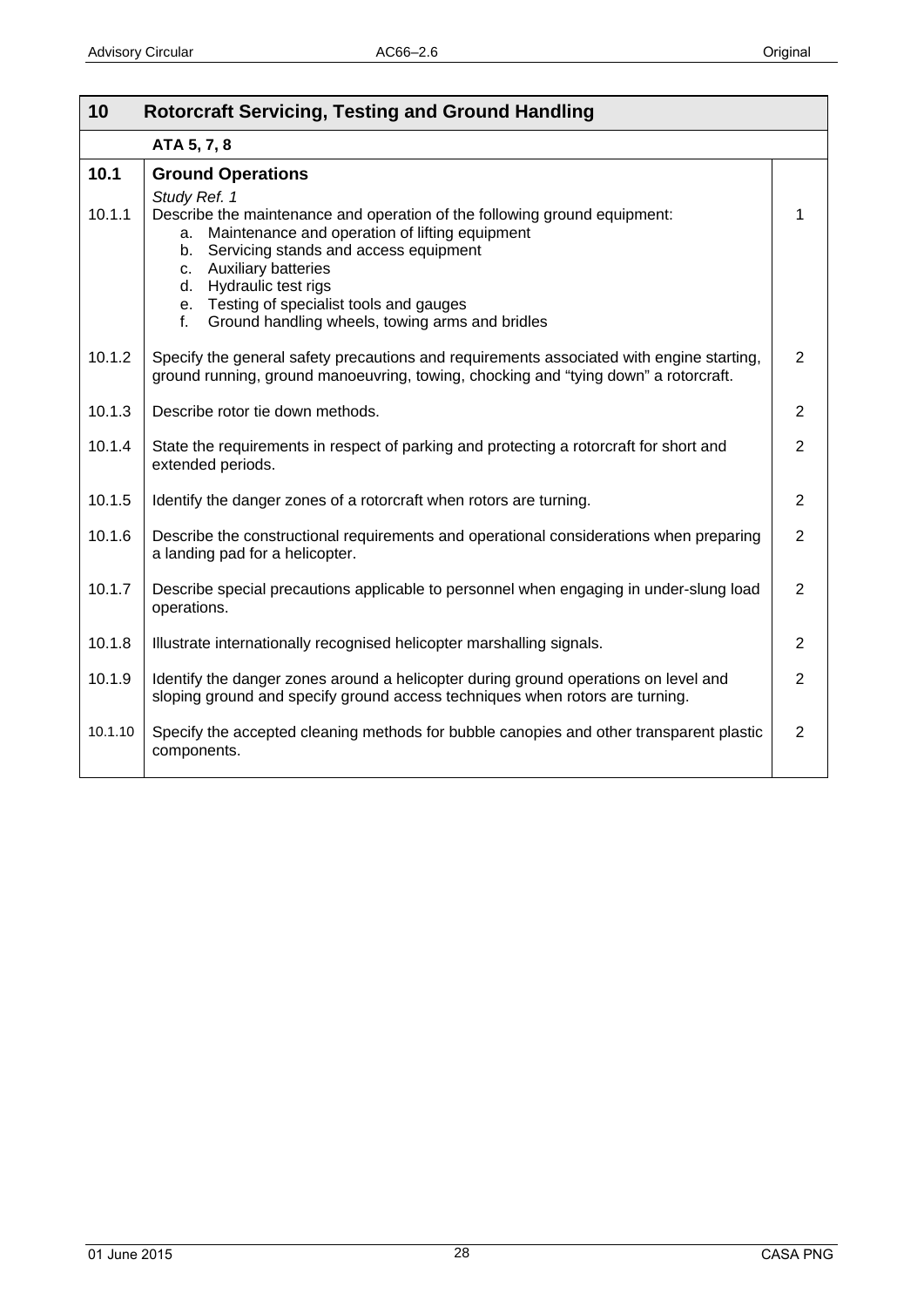<span id="page-28-0"></span>

| 10.2   | <b>Rotorcraft Inspection</b>                                                                                                                                                                                                                                                                                                                                                                         |                |
|--------|------------------------------------------------------------------------------------------------------------------------------------------------------------------------------------------------------------------------------------------------------------------------------------------------------------------------------------------------------------------------------------------------------|----------------|
|        | Study Ref. 1                                                                                                                                                                                                                                                                                                                                                                                         |                |
| 10.2.1 | Describe the various servicings performed on rotorcraft and define associated terms.                                                                                                                                                                                                                                                                                                                 | $\overline{2}$ |
| 10.2.2 | State the scope of pilot maintenance.                                                                                                                                                                                                                                                                                                                                                                | 1              |
| 10.2.3 | Describe lifing of components and mandatory replacement requirements.                                                                                                                                                                                                                                                                                                                                | $\overline{2}$ |
| 10.2.4 | Identify the need for scheduled and non-scheduled servicing including where component<br>lives would normally be located.                                                                                                                                                                                                                                                                            | $\overline{2}$ |
| 10.2.5 | Describe typical inspection requirements for rotorcraft that have suffered the following:<br>a. Heavy landing<br>Rotor over-speeds<br>b.<br>Over torque<br>C.<br>d. Sudden main rotor stoppage<br>Tail rotor strikes<br>e.<br>Severe turbulence<br>f.<br>Severe flight manoeuvre<br>g.<br>Gearbox magnetic plug or chip light illumination<br>h.<br>Lightning strikes<br>i.<br>Water immersion<br>j. | $\overline{2}$ |
| 10.3   | <b>Identification and control of Parts</b>                                                                                                                                                                                                                                                                                                                                                           |                |
|        | Study Ref. AC 20-2A                                                                                                                                                                                                                                                                                                                                                                                  |                |
| 10.3.1 | Specify how the authenticity of rotorcraft components may be properly controlled with                                                                                                                                                                                                                                                                                                                | 2              |
|        | particular regard to the following:<br>a. General identification of bogus parts                                                                                                                                                                                                                                                                                                                      |                |
|        | b. Acceptable parts                                                                                                                                                                                                                                                                                                                                                                                  |                |
|        | Release documentation<br>C.<br>Records<br>d.                                                                                                                                                                                                                                                                                                                                                         |                |
|        | Identification of parts which have a history in New Zealand of bogus<br>е.                                                                                                                                                                                                                                                                                                                           |                |
|        | supply/manufacture                                                                                                                                                                                                                                                                                                                                                                                   |                |
|        | Physical marking of parts including common manufacturer's identification marks<br>f.<br>Foreign sources<br>g.                                                                                                                                                                                                                                                                                        |                |
|        | Parts purchasing<br>h.                                                                                                                                                                                                                                                                                                                                                                               |                |
|        | Life limited components<br>i.<br>Disposal of parts including life limited components                                                                                                                                                                                                                                                                                                                 |                |
|        | J.<br>Salvaged parts<br>k.                                                                                                                                                                                                                                                                                                                                                                           |                |
|        | Unsalvageable parts<br>I.                                                                                                                                                                                                                                                                                                                                                                            |                |
|        | m. Surplus parts<br>Ex military parts<br>n.                                                                                                                                                                                                                                                                                                                                                          |                |
|        | Interchangeability of parts<br>о.                                                                                                                                                                                                                                                                                                                                                                    |                |
|        | Parts pooling arrangements<br>p.                                                                                                                                                                                                                                                                                                                                                                     |                |
|        | Determining eligibility of parts<br>q.<br>Authenticity inspection methods and techniques<br>r.                                                                                                                                                                                                                                                                                                       |                |
|        | Dealing with overseas parts suppliers<br>s.                                                                                                                                                                                                                                                                                                                                                          |                |
| 10.3.2 | Determine the responsibilities of certifying engineers regarding the removal, installation<br>and handling of critical rotorcraft parts.                                                                                                                                                                                                                                                             | 3              |